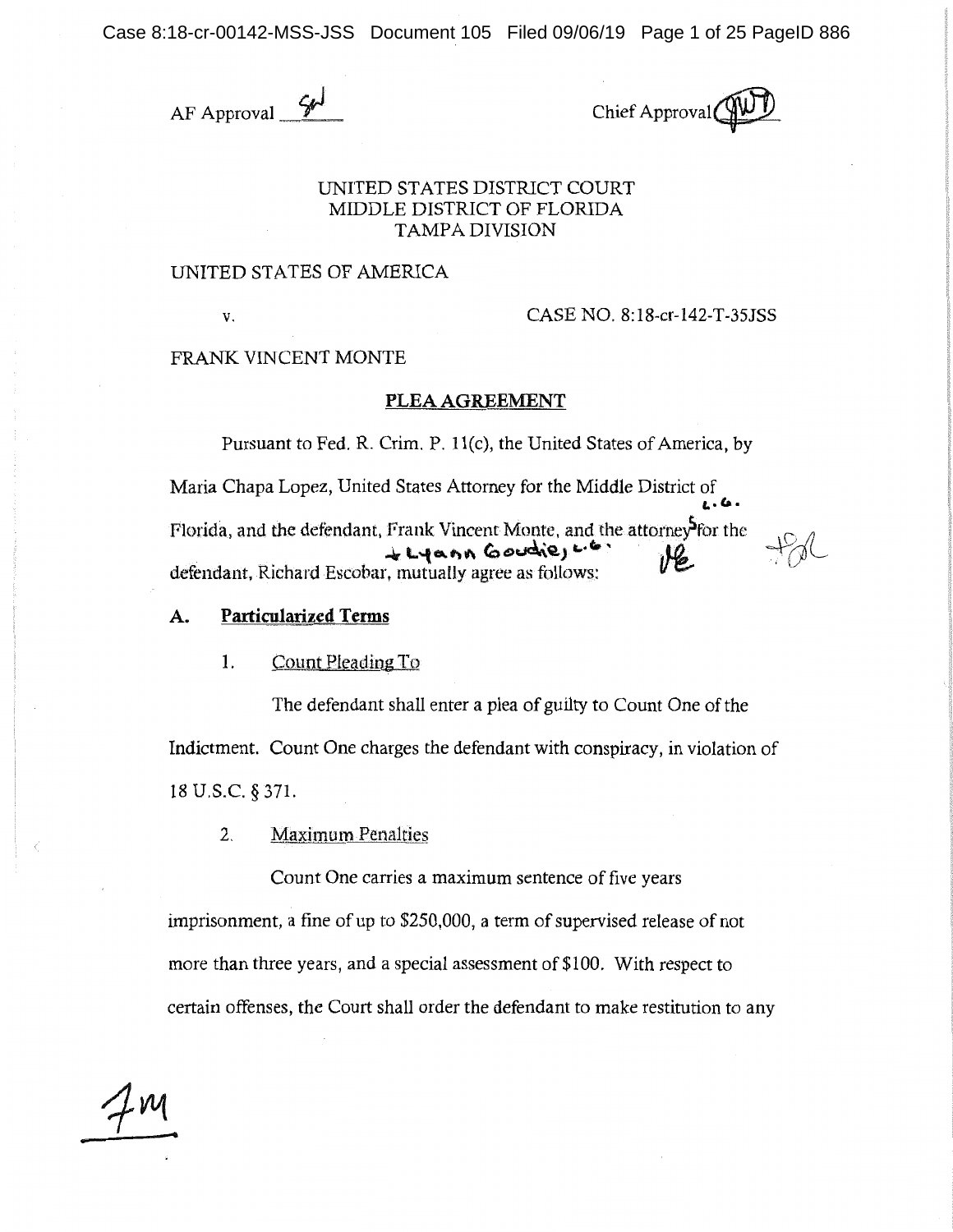victi'm of the offense(s), and with respect to other offenses, the Court may order the defendant to make restitution to any victim of the offense(s), or to the community, as set forth below.

3. Elements of the Offense

The defendant acknowledges understanding the nature and elements of the offense(s) with which defendant has been charged and to which defendant is pleading guilty. The elements of Count One are:

First: Two or more people in some way agreed to try and accomplish a shared and unlawful plan to offer or pay health care kickbacks;

Second: The defendant knew of the unlawful purpose of the plan and willfully joined it;

Third: During the conspiracy, one of the conspirators knowingly engaged in at least one overt act described in the indictment; and

Fourth: The overt act was knowingly committed at or about the time alleged and with the purpose of carrying out or accomplishing some object of the conspiracy.

4. Counts Dismissed

At the time of sentencing, the remaining counts against the defendant, Counts Two through Twelve, will be dismissed pursuant to Fed. R. Crim. P.  $11(c)(1)(A)$ .

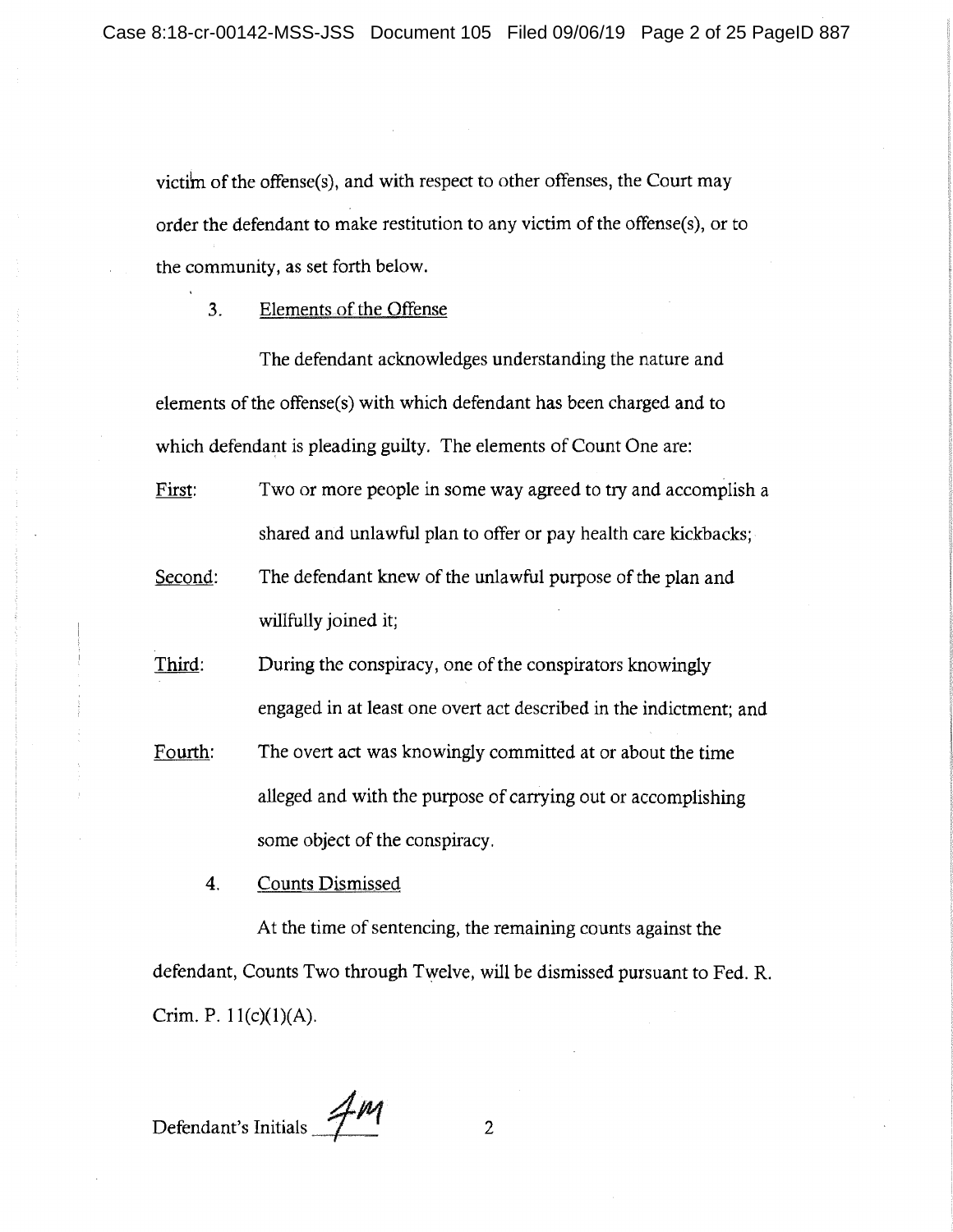# 5. No Further Charges

If the Court accepts this plea agreement, the United States Attorney's Office for the Middle District of Florida agrees not to charge defendant with committing any other federal criminal offenses known to the . United States Attorney's Office at the time of the execution of this agreement related to the facts giving rise to this agreement.

#### 6. Mandatory Restitution to Victim of Offense of Conviction

Pursuant to 18 U.S.C.  $\S$  3663A(a) and (b), defendant agrees to make full restitution to TRICARE in an amount determined by the Court at the time of sentencing. This restitution obligation will be joint and several with coconspirators Kimberley Sue Anderson, Anthony Baldizzi (case no. 8:16-cr-00271-MSS-AEP), Benjamin Nundy (case no. 8:17-cr-00141-T-24TGW), and Carlos Mazariegos (case no. 8:17-cr-00094-T-17TGW).

### 7. Guidelines Sentence

Pursuant to Fed. R. Crim. P.  $11(c)(1)(B)$ , the United States will recommend to the Court that the defendant be sentenced within the defendant's applicable guidelines range as determined by the Court pursuant to the United States Sentencing Guidelines, as adjusted by any departure the United States has agreed to recommend in this plea agreement. The parties understand that such a recommendation is not binding on the Court and that,

Defendant's Initials *\_\_\_\_\_\_\_\_\_\_\_\_\_\_* 3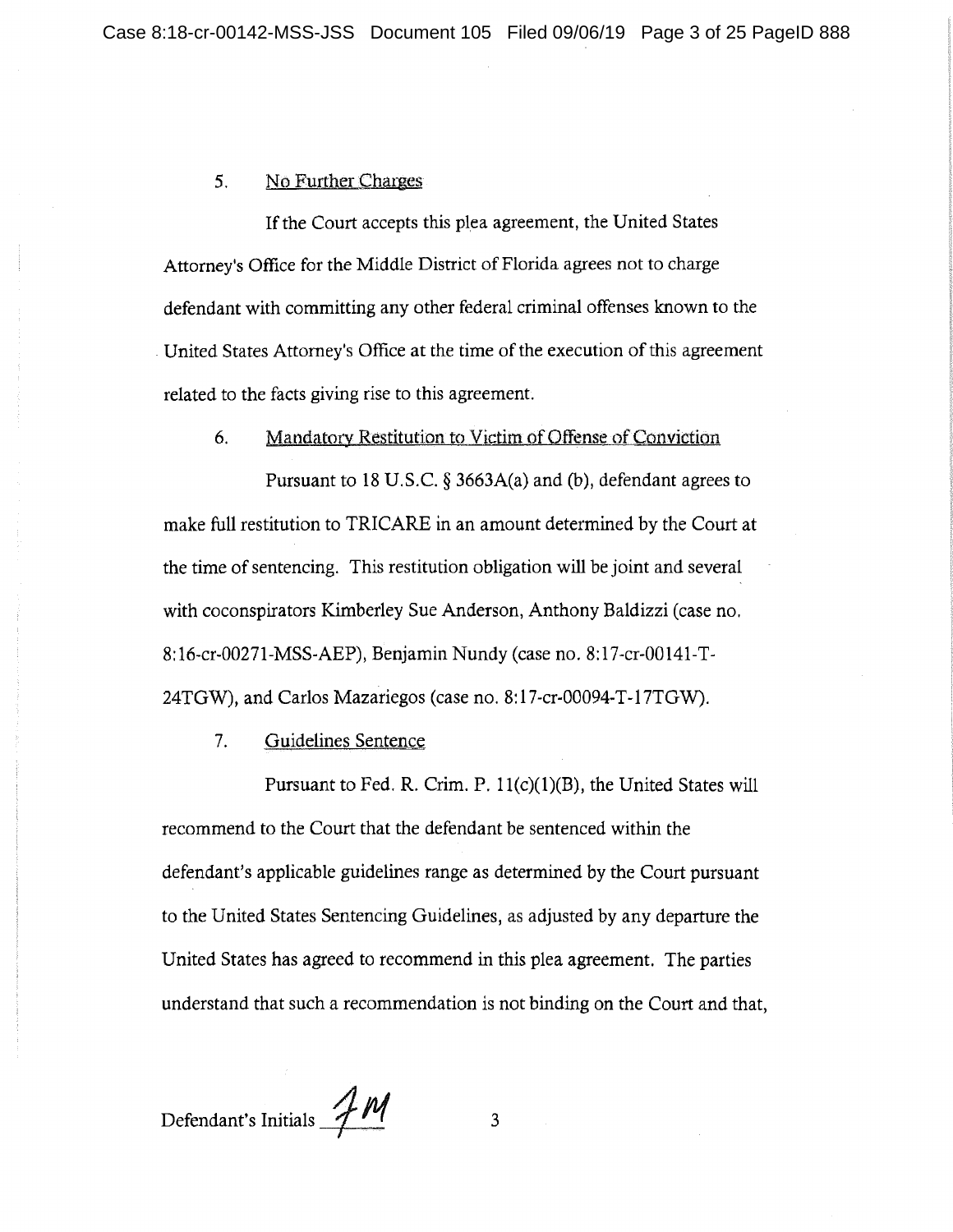if it is not accepted by this Court, neither the United States nor the defendant will be allowed to withdraw from the plea agreement, and the defendant will not be allowed to withdraw from the plea of guilty.

# 8. Acceptance of Responsibility - Three Levels

At the time of sentencing, and in the event that no adverse information is received suggesting such a recommendation to be unwarranted, the United States will recommend to the Court that the defendant receive a two-level downward adjustment for acceptance ofresponsibility, pursuant to USSG §3El.l(a). The defendant understands that this recommendation or request is not binding on the Court, and if not accepted by the Court, the defendant will not be allowed to withdraw from the plea.

Further, at the time of sentencing, if the defendant's offense level prior to operation of subsection (a) is level 16 or greater, and if the defendant complies with the provisions of USSG §3E 1. l(b) and all terms of this Plea Agreement, including but not limited to, the timely submission of the financial affidavit referenced in Paragraph B.5., the United States agrees to file a motion pursuant to USSG  $\S 3E1.1(b)$  for a downward adjustment of one additional level. The defendant understands that the determination as to whether the defendant has qualified for a downward adjustment of a third level for acceptance of responsibility rests solely with the United States Attorney for the

Defendant's Initials *\_\_\_\_\_\_\_\_\_\_\_\_\_\_\_\_\_\_\_\_\_\_\_\_\_\_* 4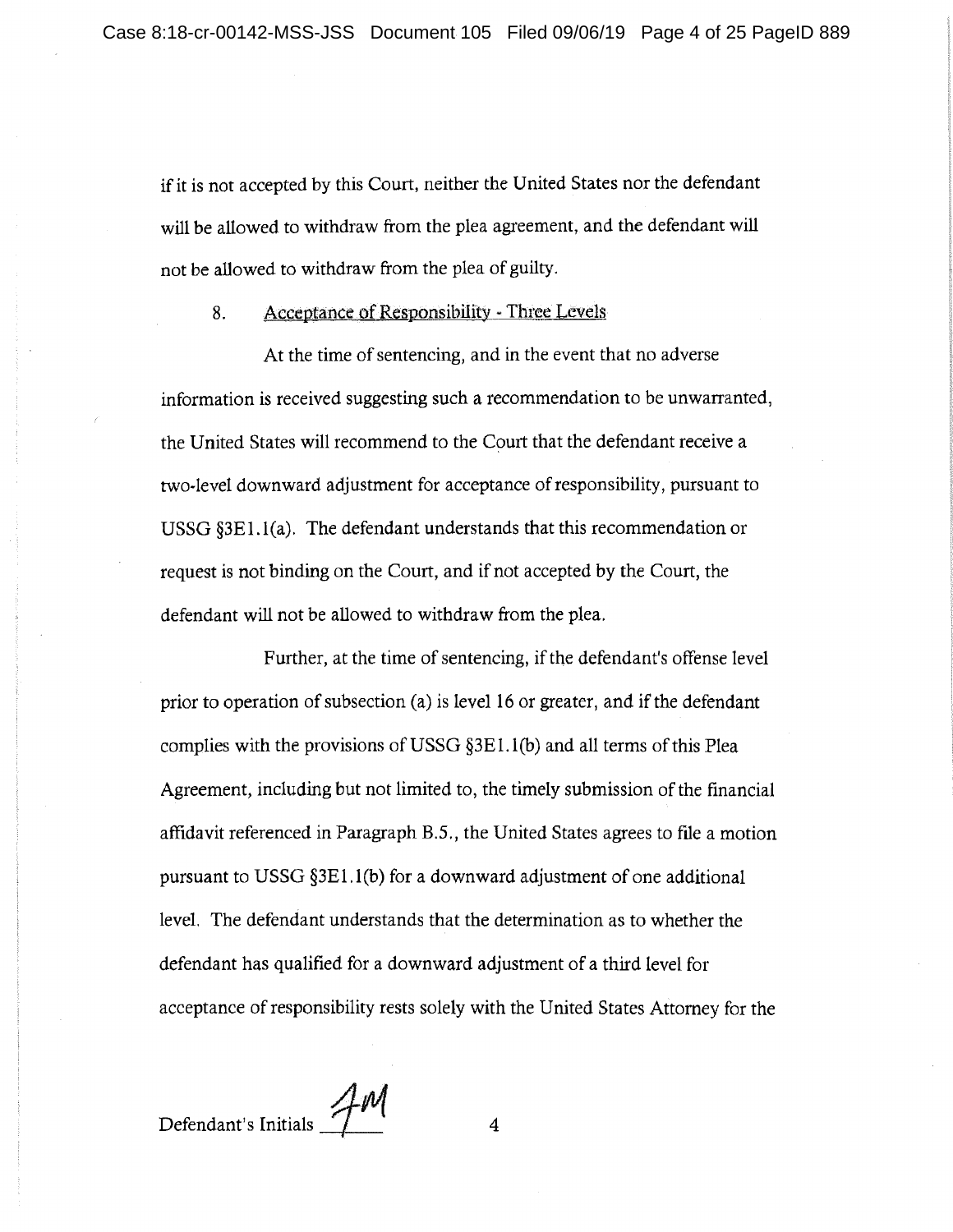Middle District of Florida, and the defendant agrees that the defendant cannot and will not challenge that determination, whether by appeal, collateral attack, or otherwise.

9. Cooperation - Substantial Assistance to be Considered,

Defendant agrees to cooperate fully with the United States in the investigation and prosecution of other persons, and to testify, subject to a prosecution for perjury  $\alpha$  making a false statement, fully and truthfully before any federal court proceeding  $\alpha$  federal grand jury in connection with the charges in this case and other matters, such cooperation to further include a full and complete disclosure of all relevant information, including production of any and all books, papers, documents, and other objects in defendant's possession or control, and to be reasonably available for interviews which the United States may require. If the cooperation is completed prior to sentencing, the government agrees to consider whether such cooperation qualifies as "substantial assistance" in accordance with the policy of the United States Attorney for the Middle District of Florida, warranting the filing of a motion at the time of sentencing recommending  $(1)$  a downward departum from the applicable guideline range pursuant to USSG  $\S 5K1.1$ , or (2) the imposition of a sentence below a statutory minimum, if any, pursuant to  $18$ U.S.  $\hat{C}$  § 3553(e), or (3) both. If the cooperation is completed subsequent to

Defendant's Initials **1<sup>2</sup>M** 5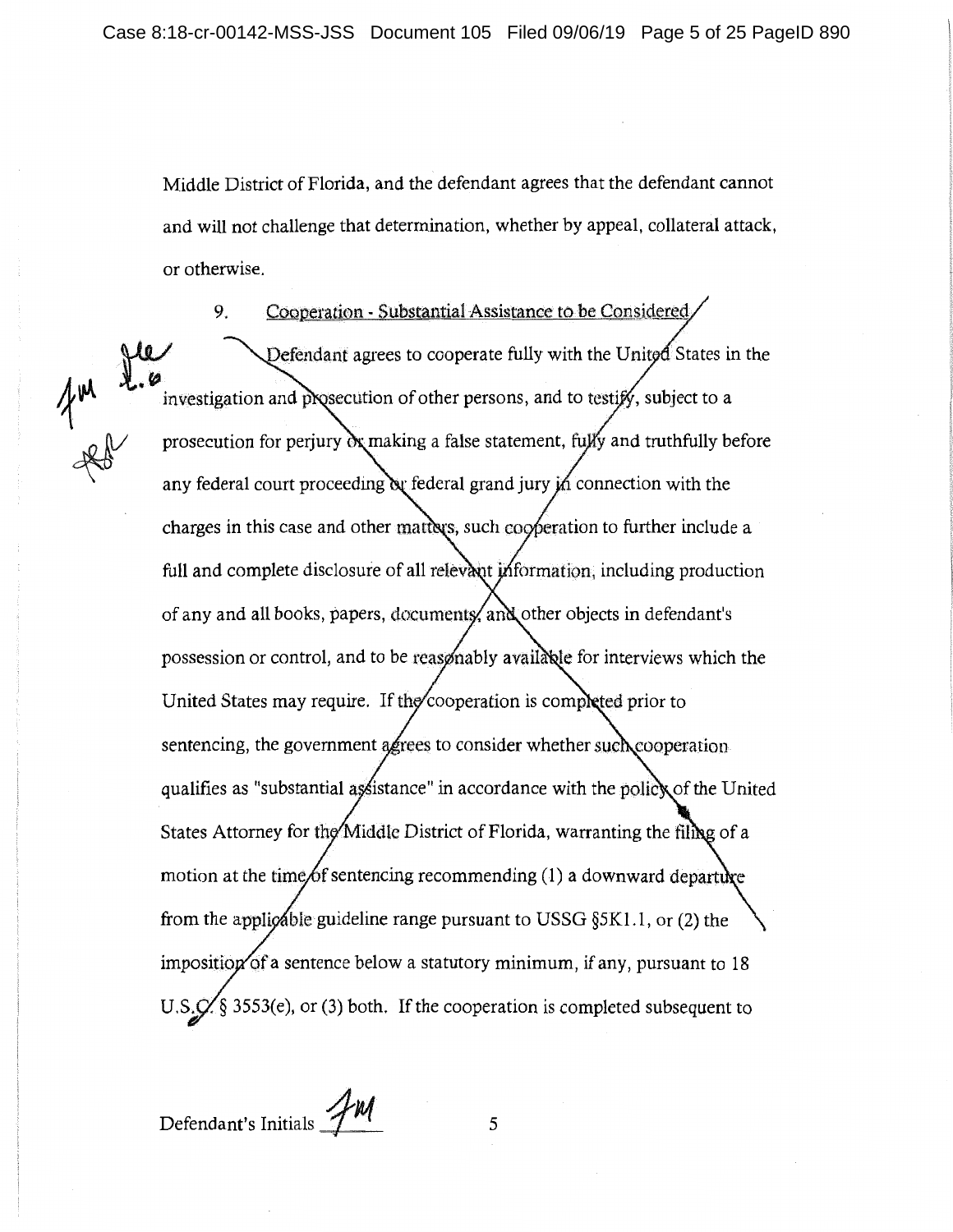the the

sentencing, the government agrees to consider whether such cooperation qualifies as "substantial assistance" in accordance with the policy of the United States Attorney for the Middle District of Florida, warranting the filing of a motion for a reduction of sentence within one year of the imposition of sentence pursuant to Fed. R. Crim.  $\mathbb{R}$  55(b). In any case, the defendant understands that the determination as to whether "substantial assistance" has been provided or what type of motion related thereto will be filed, if any, rests solely with the United States Attorney for the Middle District of Florida, and the defendant agrees that defendant cannot and will not challenge that determination, whether by appeal, collateral attack, or otherwise.

10. Use of Information - Section 1B1.8

Pursuant to USSG §1B1.8(a), the United States agrees that no self-incriminating information which the defendant may provide during the course of defendant's cooperation and pursuant to shis agreement shall be used in determining the applicable sentencing guideline range, subject to the restrictions and limitations set forth in USSG  $\S 1B1.8(b)$ .

 $\leftarrow$  H: Cooperation - Responsibilities of Parties

The government will make known to the Court and other a. relevant authorities the nature and extent of defendant's cooperation and any other mitigating circumstances indicative of the defendant's rehabilitative

**Defendant's Initials** <sup>1</sup> 6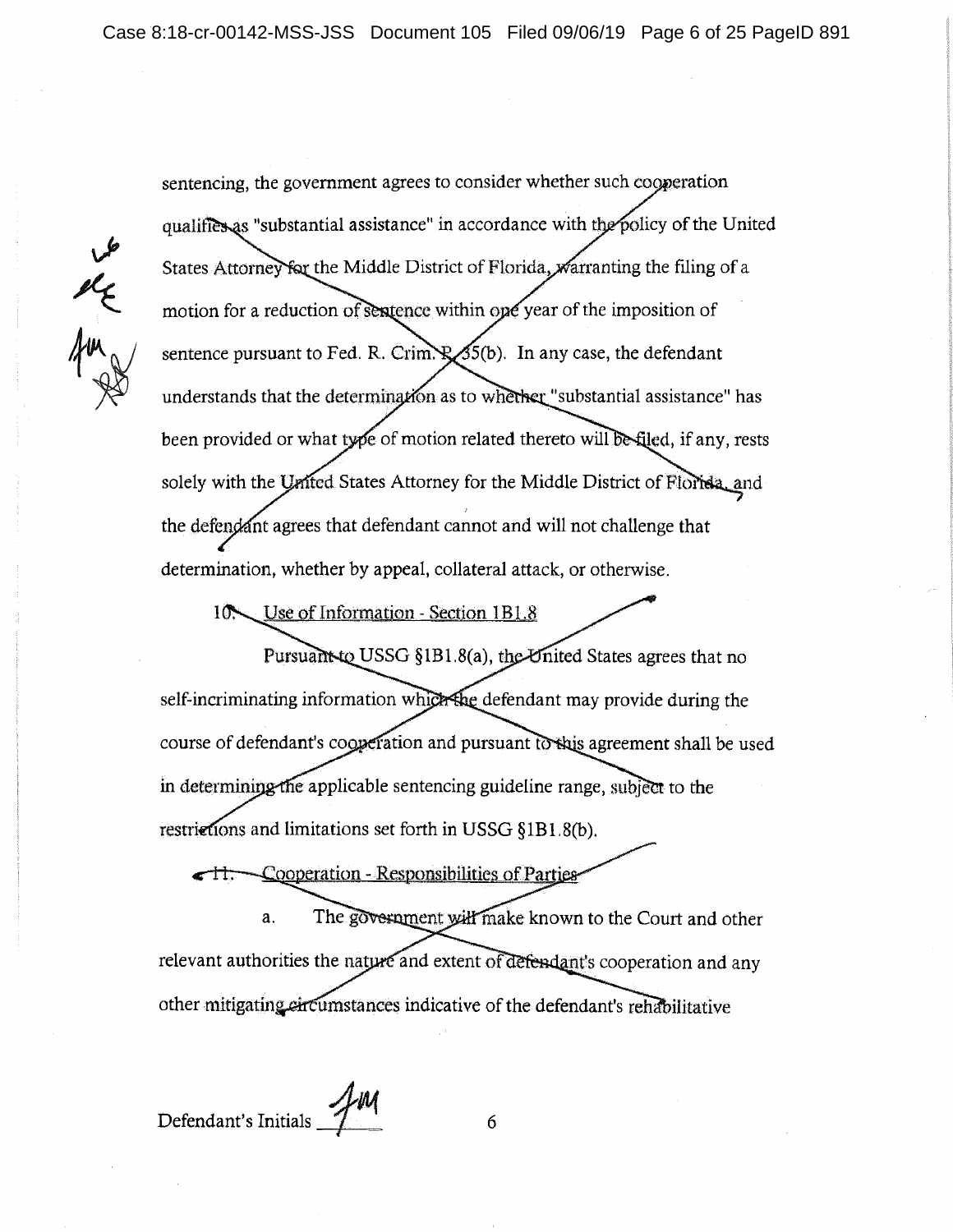intent by assuming the fundamental civic duty of reporting crime. However, the defendant understands that the government can make no representation that the Court will impose a lesser sentence solely on account of or in consideration of, such cooperation.

b. It is understood that should the defendant knowingly provide incomplete or unkuthful testimony, statements, or information pursuant to this agreement, or should the defendant falsely implicate or incriminate any person, or should the defends at fail to voluntarily and unreservedly disclose and provide full, complete, truthred, and honest knowledge, information, and cooperation regarding any of the matters noted herein, the following conditions shall apply:

The defendant may be prosecuted for any perjury or  $(1)$ false declarations, if any committed while testifying pursuant to this agreement, or for obstruction of justice.

 $(2)$ The United States may prosecute the defendant for the charges which are to be dismissed pursuant to this agreement, if any, and may either seek reinstatement of or refile such charges and prosecute the defendant thereon in the event such charges have been dismissed pursuant to this agreement. With regard to such charges, if any, which have been dismissed, the defendant, being fully aware of the nature of all such charges

ue<br>Am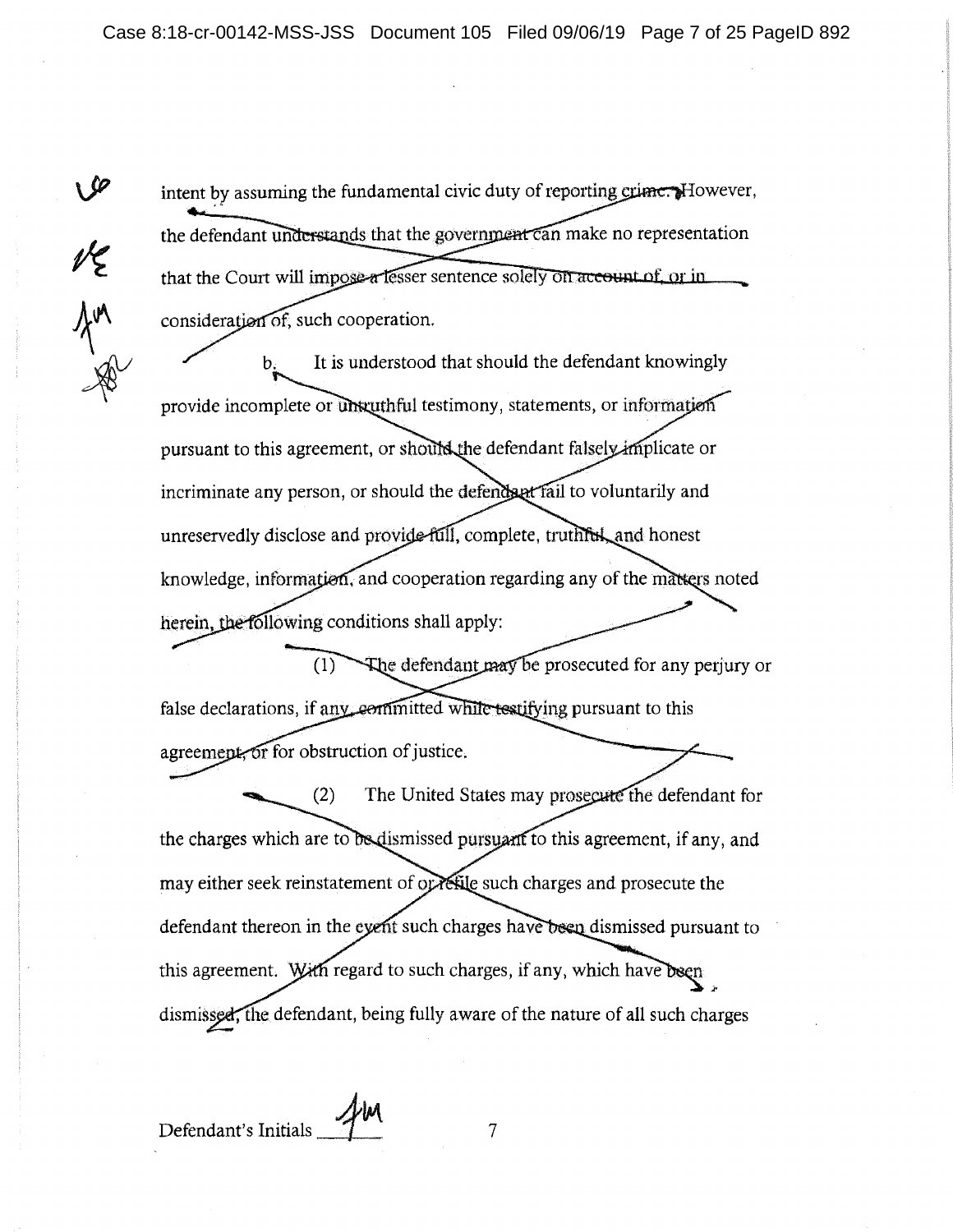re co

now pending in the instant case, and being further aware of defendant's rights, as to all felony charges pending in such cases (those offenses punishable by imprisonment for a term of over one year), to not be held to answer to said felony charges unless on a presentment or indictment of a grand jury, and further being aware that all such felony charges in the instant case have heretofore properly been returned by the indictment of a grand jury, does hereby agree to reinstatement of such charges by recision of any order dismissing them or, alternatively, does hereby walve, in open court, prosecution by indictment and consents that the United States may proceed by information instead of by indictment with regard to any felony charges which may be dismissed in the instant case, pursuant to this plea agreement, and the defendant further agrees to waive the statute of limitations and any speedy trial claims on such charges.

(3) The United States may prosecute the defendant for any offenses set forth herein, if any, the prosecution of which in accordance with this agreement, the United States agrees to forego, and the defendant agrees to waive the statute of limitations and any speedy trial claims as to any such offenses.

The government may use against the defendant the (4) defendant's own admissions and statements and the information and books;

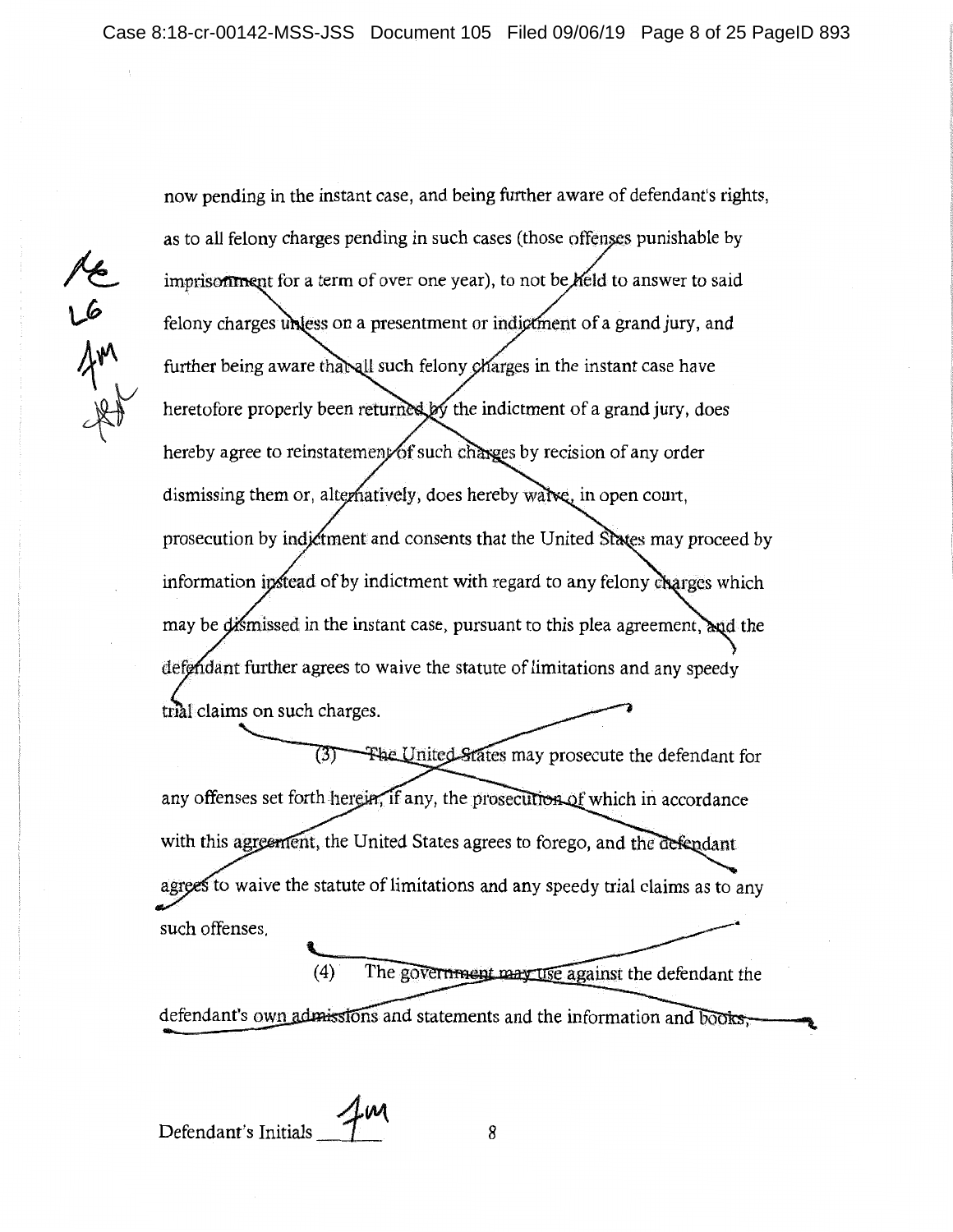$rac{2x}{4m}$ 

papers, documents, and objects that the defendant has furnished in the course of the defendant's cooperation with the government. The defendant will not be permitted to withdraw the  $(5)$ guilty pleas to those counts to which defendant hereby agrees to plead in the instant case but, in that event, defendant will be entitled to the sentencing limitations, if any, set forth in this plea agreement, with regard to those counts to which the defendant has pled; or in the alternative, at the option of the United States the United States may move the Court to declare this entire plea agreement null and void.

Cooperation - Family Member

While sefendant agrees to cooperate fully with the United States, the United States will not require defendant to testify against family members on direct examination at trial. However, defendant understands that defendant may be asked on cross-examination or rebuttal about the criminal family members and understands and agrees to fully and truthfully answer any such questions.

# 13. Forfeiture of Assets

The Indictment put the defendant on notice that the United States sought criminal forfeitures. In addition, prior to the Indictment, the United States filed . related civil forfeiture cases, *United States v. United States of America v. Assets* 

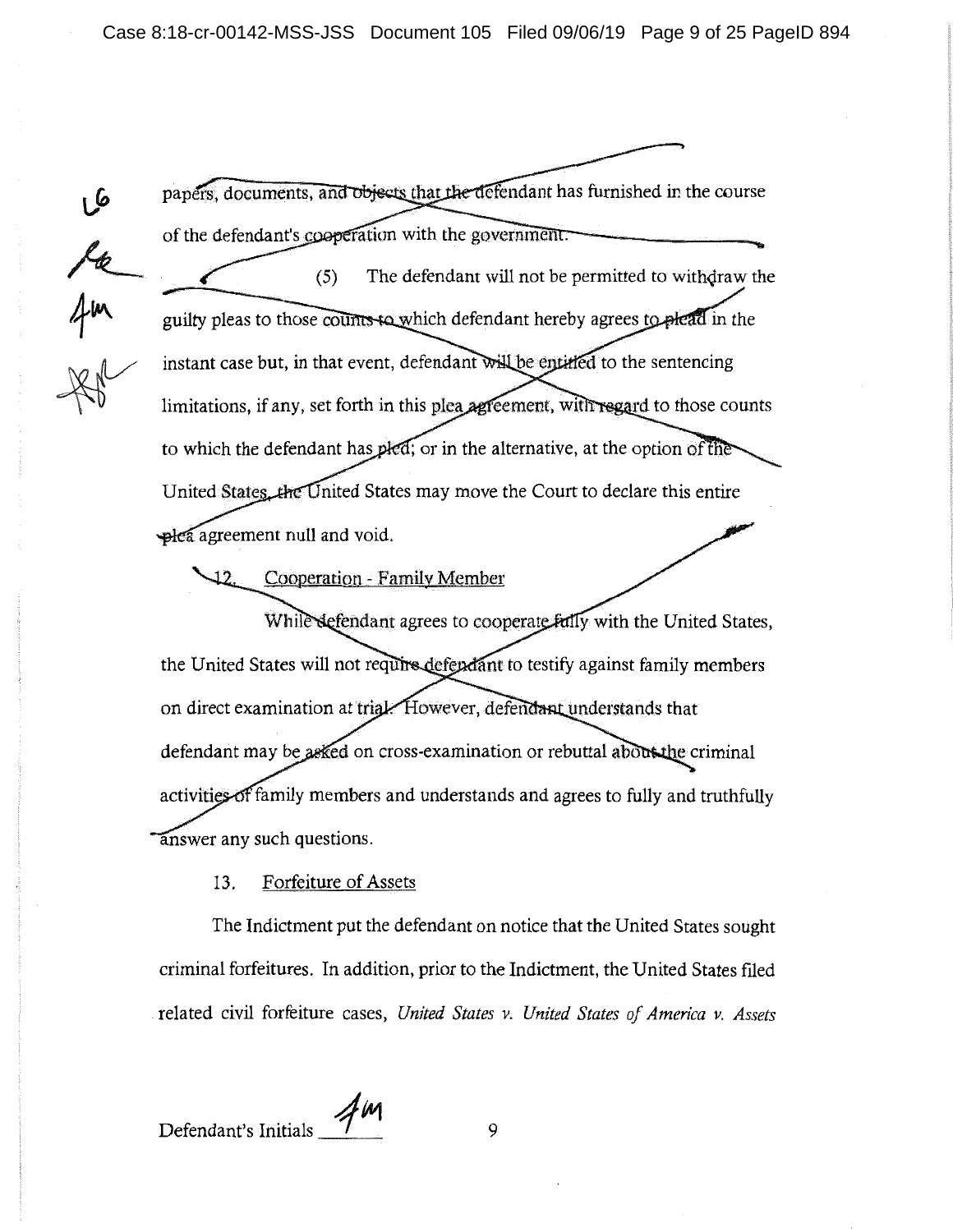*Identified in Paragraph One of Verified Complaint,* Case Number: 8:14-cv-2224-T-27MAP (M.D. Fla.); *United States of America v. Real Property located at* 5811 Beverly Drive, Hudson, FL 34667, Case Number: 8:16-cv-I880-T-35AEP (M.D. Fla.); and *United States v. 2012 Fisker Karma, Vehicle Identification Number YH4KI6AAICAOOOJ90, Case No. 8:17-cv-327-T-33AEP* (M.D. Fla), (the Civil Forfeiture Actions), which remain pending. In order to resolve the pending criminal and civil forfeitures, the defendant agrees that by signing this plea agreement, he is consenting to the civil forfeiture of the following assets and hereby withdraws any claim he has asserted, on his behalf or on behalf of any businesses, trusts, or entities that he controls, in the Civil Forfeiture Actions:

- a. Approximately \$8,730.50 in funds seized from JPMorgan Chase Account Number 653683990, held in the name of Centurion Holding, Inc.;
- b. 2009 Bentley Continental GT, VIN: SCBCR73W69C05963 l;
- c. 2012 Lamborghini Aventador LP 700-4, VIN: ZHWUCIZD6CLA00926, titled to Frank Vincent Monte;
- d. 2012 Itasca Motor Home, VIN: 4UZFCUCY4BCBH2022, titled to Frank Vincent Monte;
- e. 2011 Mercedes-Benz SLS AMG, VIN: WDDRJ7HAXBA003145, titled to Frank Vincent Monte
- f. 2014 Maserati, VIN: ZAM45VLAXE0122209, titled to Centurion Holding, Inc., and Frank Vincent Monte;

Defendant's Initials  $\mathcal{I}$ <sup>1</sup> 10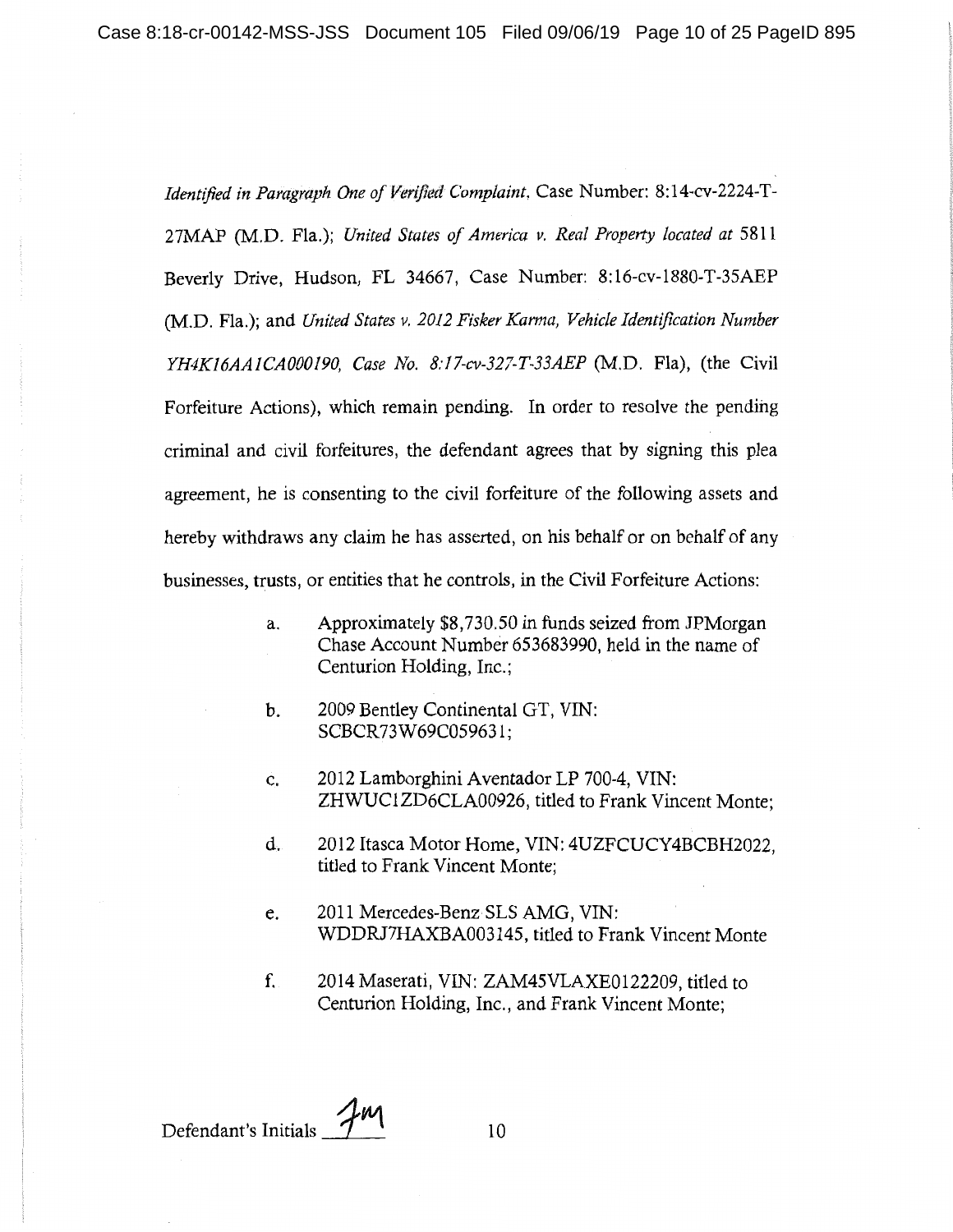g. 2005 Ford GT, VIN: 1FAFP90SX5Y400075, titled to Frank Monte;

- h. 2012 Fisker Karma, VIN: YH4K16AA1CA000190, purchased in 2013 by Frank Monte through his business, Centurion Holdings, Inc.; and
- 1. The real property, attachments thereto, and appurtenances thereon, located at: 8147 Swiss Chard Circle, Land 0 Lakes, FL 34637.

The defendant, in agreeing to forfeit these assets, does not admit the veracity of any allegation set forth in the civil forfeiture complaints. The defendant consents to the United States filing unopposed motions for judgments of forfeiture for these assets in the Civil Forfeiture Actions at any time after this plea agreement is filed with the Court. In exchange, the United States agrees not to seek any criminal forfeiture and to dismiss the following assets from the Civil Forfeiture Actions, without prejudice:

- a. The real property, attachments thereto, and appurtenances thereon, located at: 27616 Sora Boulevard, Wesley Chapel, FL 33544; and
- b. The real property, attachments thereto, and appurtenances thereon, located at: 5811 Beverly Drive, Hudson, FL 34667.

The United States further agrees not to seek the forfeiture of these assets based upon the conduct and offenses alleged in Count One.

Defendant's Initials 7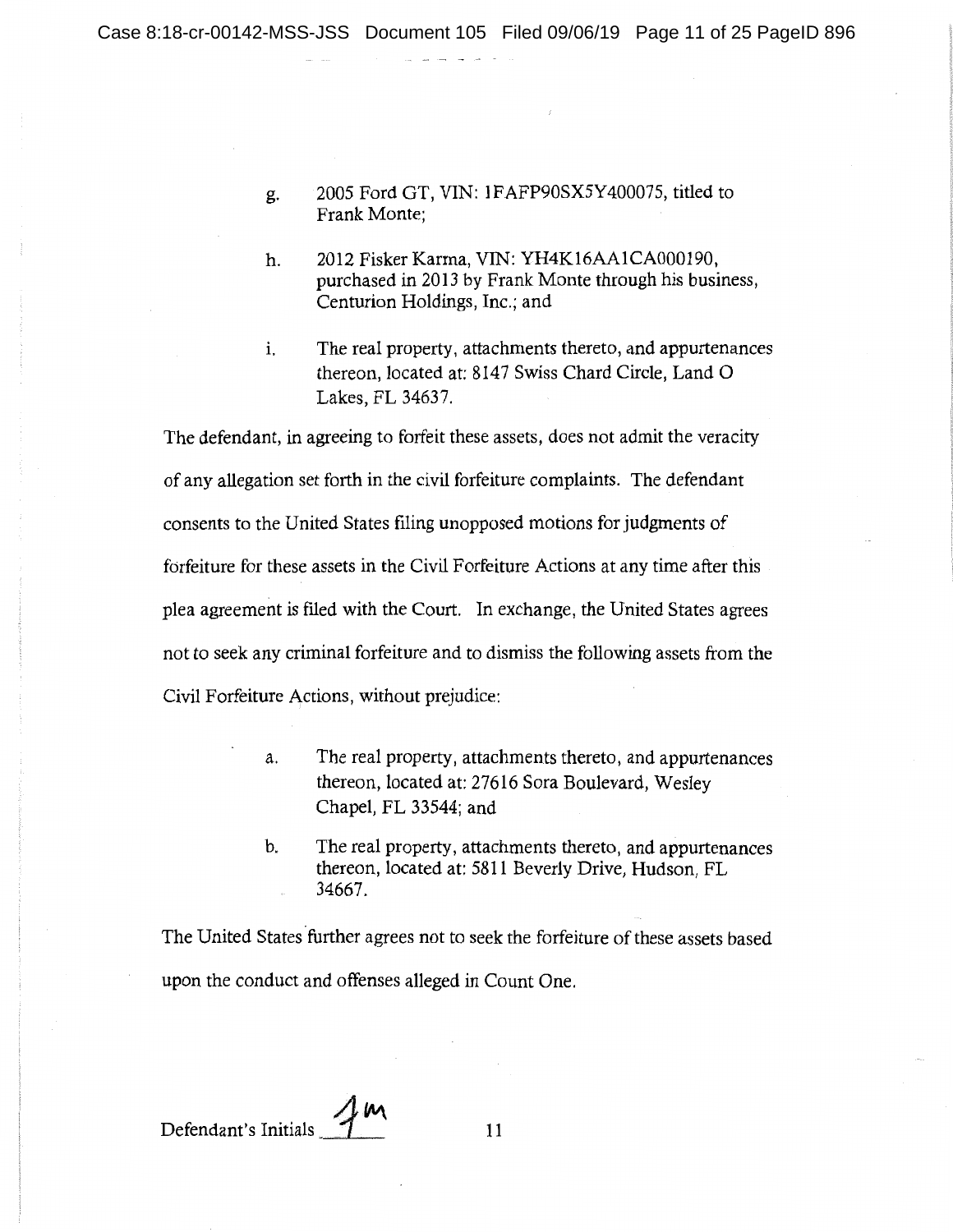#### **B. Standard Terms and Conditions**

### 1. Restitution, Special Assessment. and Fine

The defendant understands and agrees that the Court, in addition to or in lieu of any other penalty, shall order the defendant to make restitution to any victim of the offense(s), pursuant to 18 U.S.C. § 3663A, for all offenses described in 18 U.S.C. § 3663A(c)(1); and the Court may order the defendant to make restitution to any victim of the offense(s), pursuant to 18 U.S.C. § 3663, including restitution as to all counts charged, whether or not the defendant enters a plea of guilty to such counts, and whether or not such counts are dismissed pursuant to this agreement. The defendant further understands that compliance with any restitution payment plan imposed by the Court in no way precludes the United States from simultaneously pursuing other statutory remedies for collecting restitution (28 U.S.C. § 3003(b)(2)), including, but not limited to, garnishment and execution, pursuant to the Mandatory Victims Restitution Act, in order to ensure that the defendant's restitution obligation is satisfied.

On each count to which a plea of guilty is entered, the Court shall impose a special assessment pursuant to 18 U.S.C. § 3013. To ensure that this obligation is satisfied, the Defendant agrees to deliver a check or

Defendant's Initials  $\frac{1}{1}$ <sup>m</sup>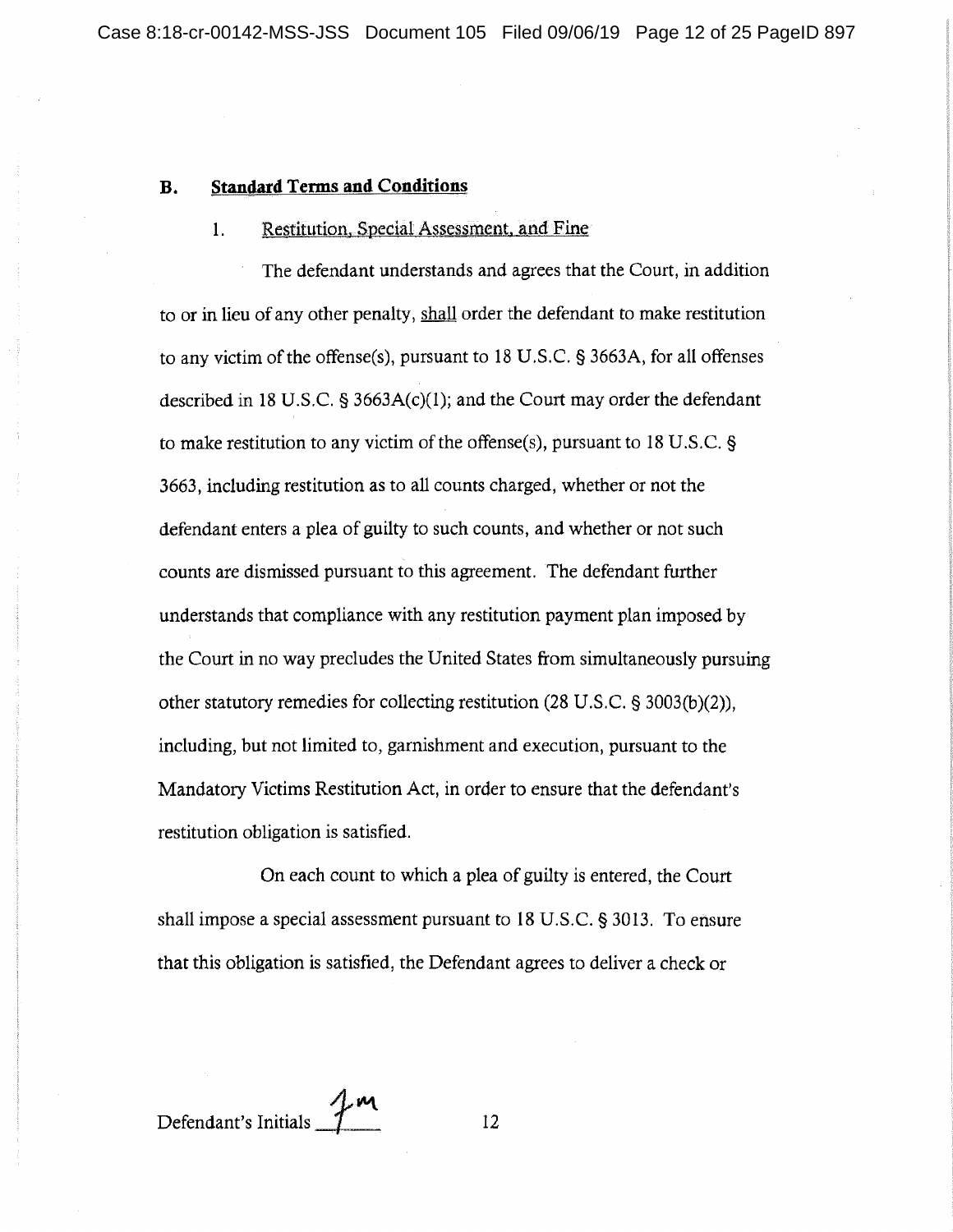money order to the Clerk of the Court in the amount of \$200, payable to "Clerk, U.S. District Court" within ten days of the change of plea hearing.

The defendant understands that this agreement imposes no limitation as to fine.

2. Supervised Release

The defendant understands that the offense(s) to which the defendant is pleading provide(s) for imposition of a term of supervised release upon release from imprisonment, and that, if the defendant should violate the conditions of release, the defendant would be subject to a further term of imprisonment.

3. Immigration Consequences of Pleading Guilty.

The defendant has been advised and understands that, upon conviction, a defendant who is not a United States citizen may be removed from the United States, denied citizenship, and denied admission to the United States in the future.

4. Sentencing Information

The United States reserves its right and obligation to report to the Court and the United States Probation Office all information concerning the background, character, and conduct of the defendant, to provide relevant factual information, including the totality of the defendant's criminal activities,

Defendant's Initials 7M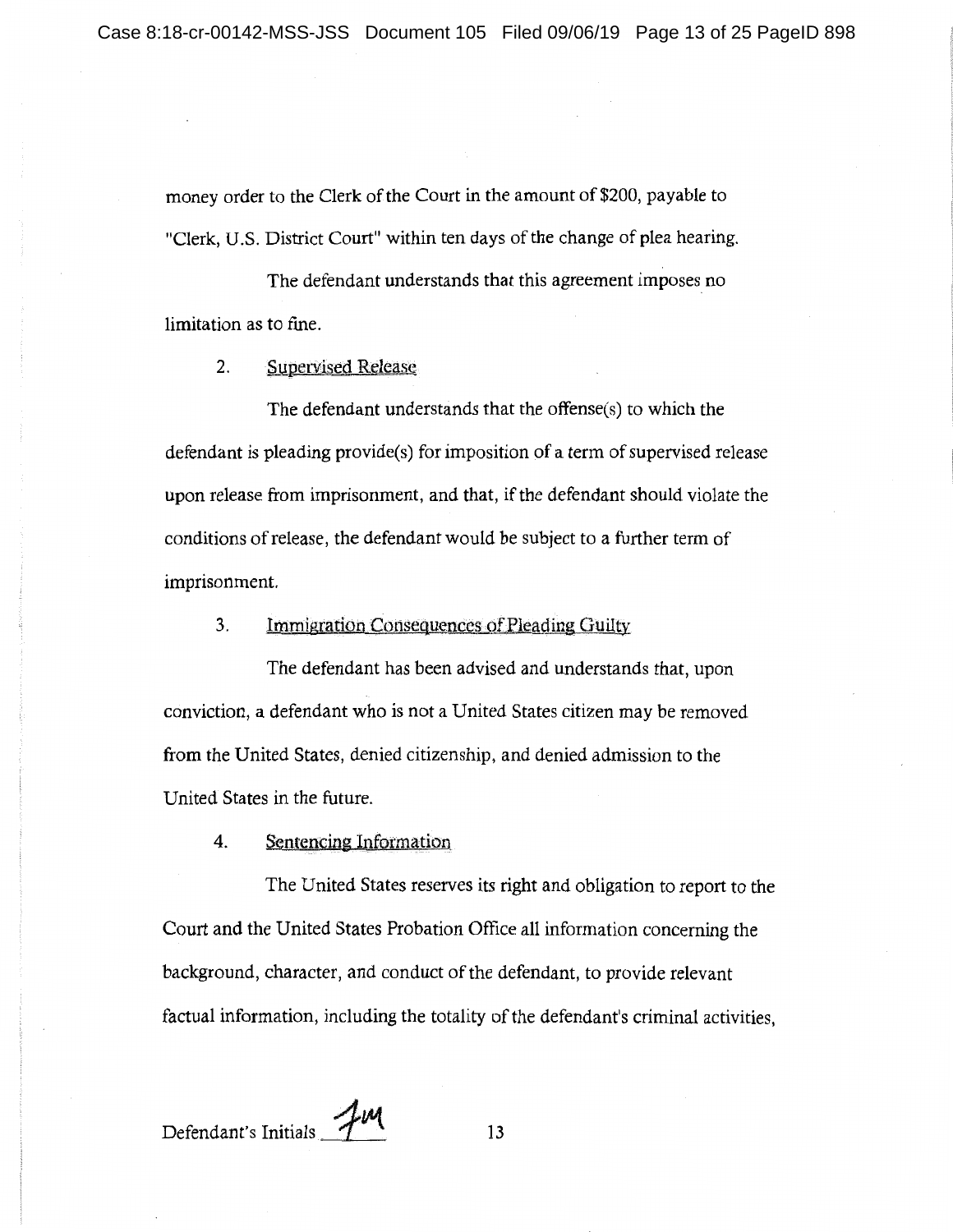if any, not limited to the count(s) to which defendant pleads, to respond to comments made by the defendant or defendant's counsel, and to correct any misstatements or inaccuracies. The United States further reserves its right to make any recommendations it deems appropriate regarding the disposition of this case, subject to any limitations set forth herein, if any.

5. Financial Disclosures

Pursuant to 18 U.S.C. § 3664(d)(3) and Fed. R. Crim. P.  $32(d)(2)(A)(ii)$ , the defendant agrees to complete and submit to the United States Attorney's Office within 30 days of execution of this agreement an affidavit reflecting the defendant's financial condition. The defendant promises that his financial statement and disclosures will be complete, accurate and truthful and will include all assets in which he has any interest or over which the defendant exercises control, directly or indirectly, including those held by a spouse, dependent, nominee or other third party. The defendant further agrees to execute any documents requested by the United States needed to obtain from any third parties any records of assets owned by the defendant, directly or through a nominee, and, by the execution of this Plea Agreement, consents to the release of the defendant's tax returns for the previous five years. The defendant similarly agrees and authorizes the United States Attorney's Office to provide to, and obtain from, the United States

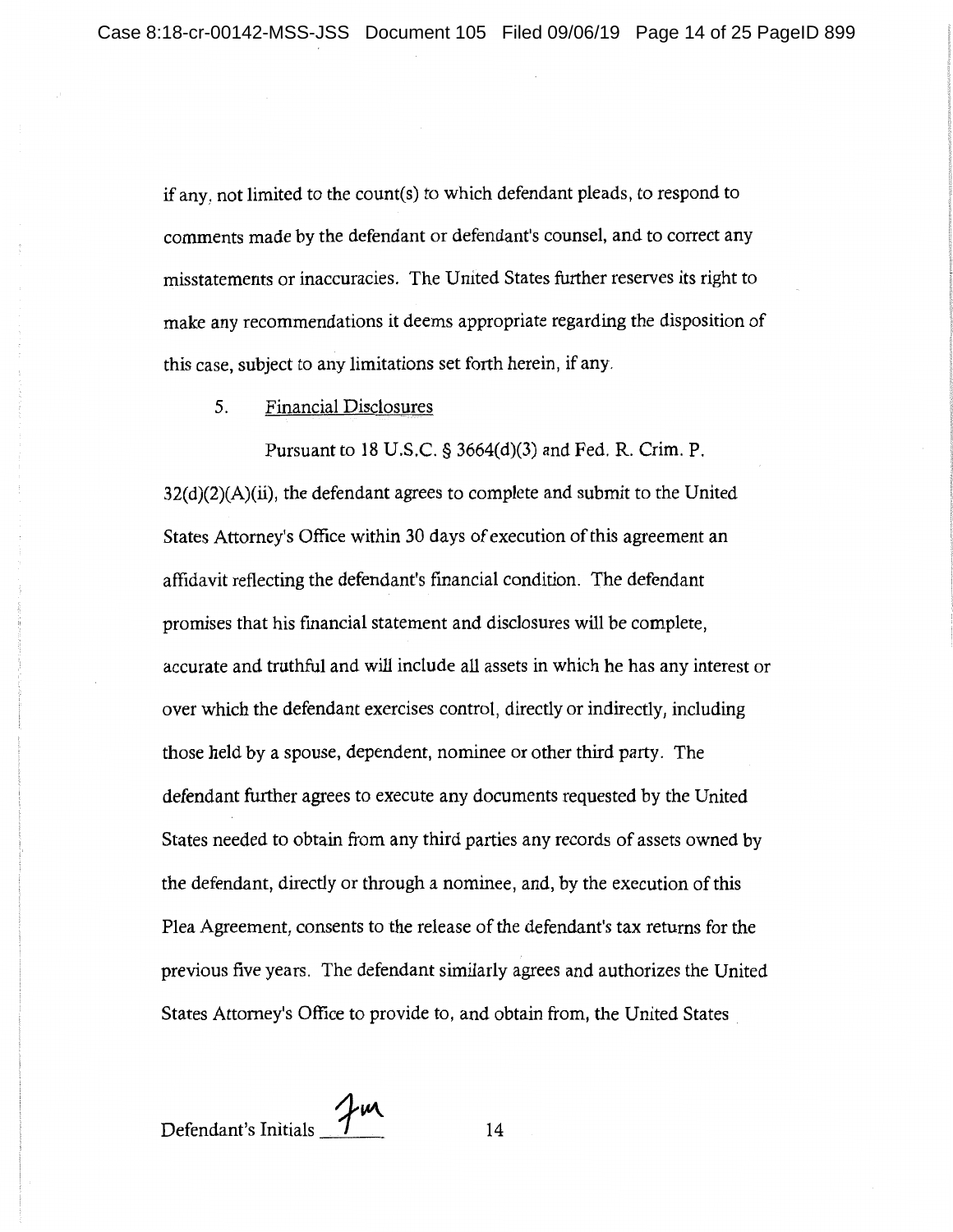Probation Office, the financial affidavit, any of the defendant's federal, state, and local tax returns, bank records and any other financial information concerning the defendant, for the purpose of making any recommendations to the Court and for collecting any assessments, fines, restitution, or forfeiture ordered by the Court. The defendant expressly authorizes the United States Attorney's Office to obtain current credit reports in order to evaluate the defendant's ability to satisfy any financial obligation imposed by the Court.

6. Sentencing Recommendations

It is understood by the parties that the Court is neither a party to nor bound by this agreement. The Court may accept or reject the agreement, or defer a decision until it has had an opportunity to consider the presentence report prepared by the United States Probation Office. The defendant understands and acknowledges that, although the parties are permitted to make recommendations and present arguments to the Court, the sentence will be determined solely by the Court, with the assistance of the United States Probation Office. Defendant further understands and acknowledges that any discussions between defendant or defendant's attorney and the attorney or other agents for the government regarding any recommendations by the government are not binding on the Court and that, should any recommendations be rejected, defendant will not be permitted to withdraw

Defendant's Initials  $\frac{7m}{15}$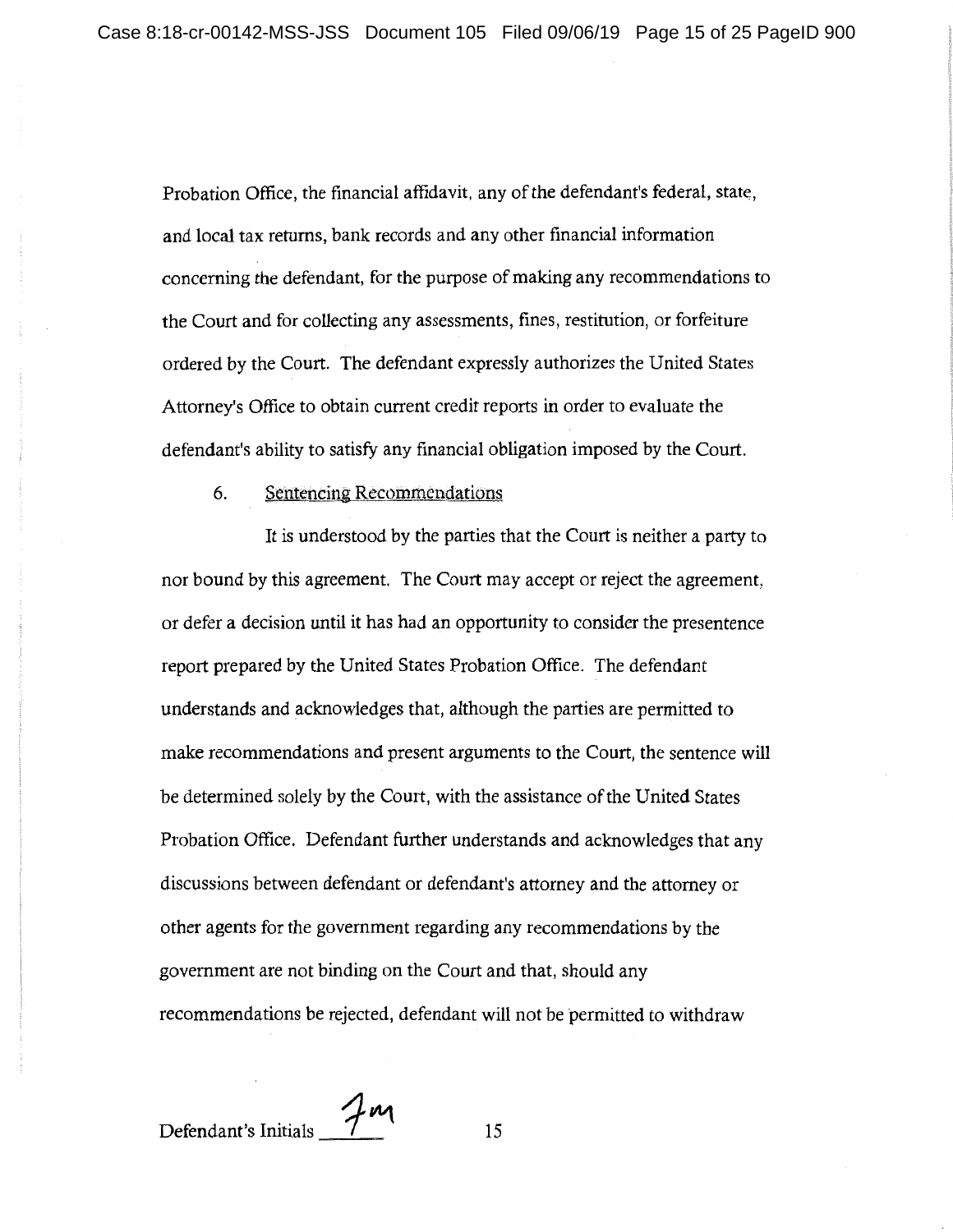defendant's plea pursuant to this plea agreement. The government expressly reserves the right to support and defend any decision that the Court may make with regard to the defendant's sentence, whether or not such decision is consistent with the government's recommendations contained herein.

7. Defendant's Waiver of Right to Appeal the Sentence

The defendant agrees that this Court has jurisdiction and authority to impose any sentence up to the statutory maximum and expressly waives the right to appeal defendant's sentence on any ground, including the ground that the Court erred in determining the applicable guidelines range pursuant to the United States Sentencing Guidelines, except (a) the ground that the sentence exceeds the defendant's applicable guidelines range as determined by the Court pursuant to the United States Sentencing Guidelines; (b) the ground that the sentence exceeds the statutory maximum penalty; or (c) the ground that the sentence violates the Eighth Amendment to the Constitution; provided, however, that if the government exercises its right to appeal the sentence imposed, as authorized by 18 U.S.C. § 3742(b), then the defendant is released from his waiver and may appeal the sentence as authorized by 18 U.S.C. § 3742(a).

Defendant's Initials  $\frac{7}{10}$  16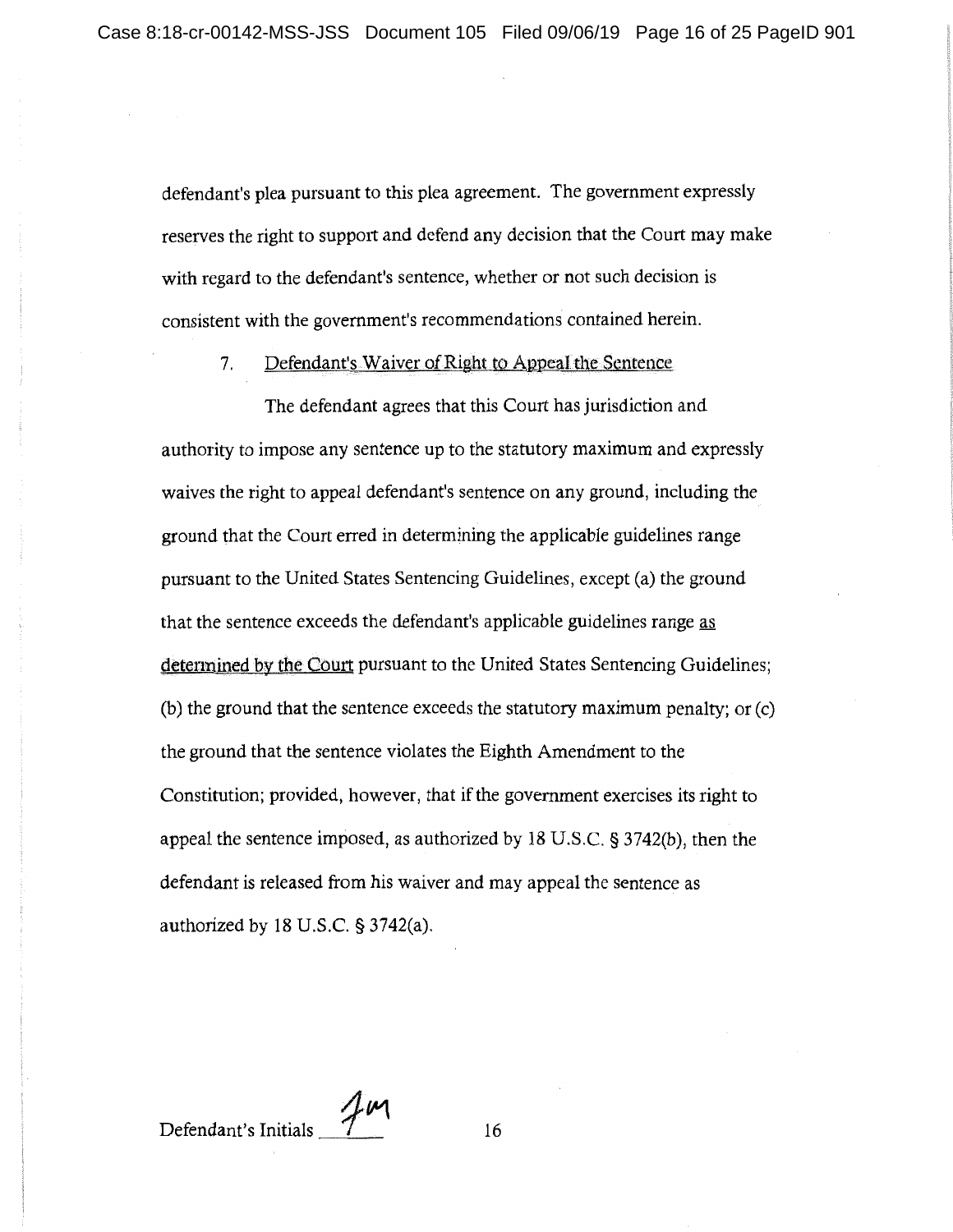# 8. Middle District of Florida Agreement

It is further understood that this agreement is limited to the Office of the United States Attorney for the Middle District of Florida and cannot bind other federal, state, or local prosecuting authorities, although this office will bring defendant's cooperation, if any, to the attention of other prosecuting officers or others, if requested.

#### 9. Filing of Agreement

This agreement shall be presented to the Court, in open court or in camera, in whole or in part, upon a showing of good cause, and filed in this cause, at the time of defendant's entry of a plea of guilty pursuant hereto.

10. Voluntariness

The defendant acknowledges that defendant is entering into this agreement and is pleading guilty freely and voluntarily without reliance upon any discussions between the attorney for the government and the defendant and defendant's attorney and without promise of benefit of any kind (other than the concessions contained herein), and without threats, force, intimidation, or coercion of any kind. The defendant further acknowledges defendant's understanding of the nature of the offense or offenses to which defendant is pleading guilty and the elements thereof, including the penalties provided by law, and defendant's complete satisfaction with the representation

Defendant's Initials *\_1\_"'1\_* 17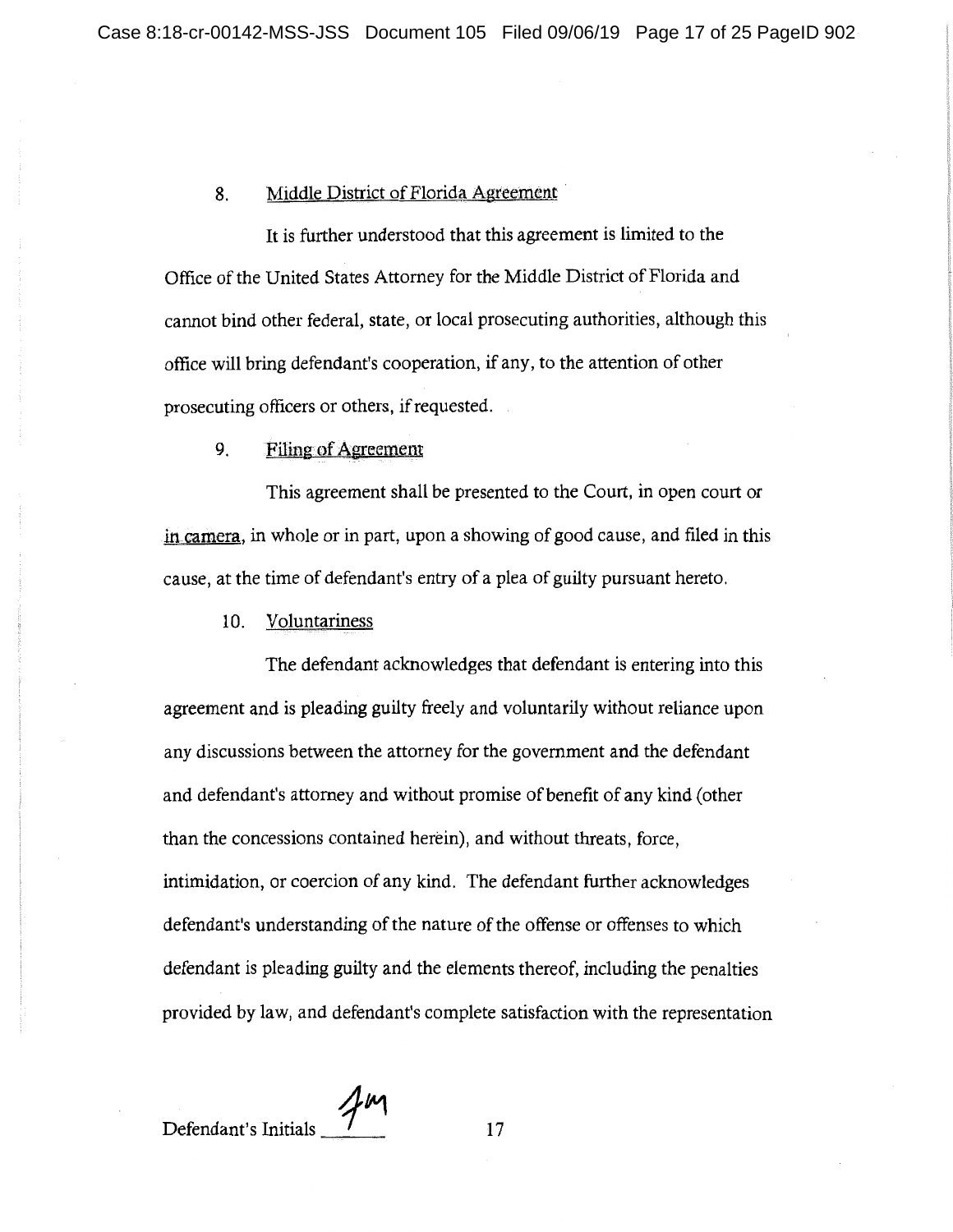and advice received from defendant's undersigned counsel (if any). The defendant also understands that defendant has the right to plead not guilty or to persist in that plea if it has already been made, and that defendant has the right to be tried by a jury with the assistance of counsel, the right to confront and cross-examine the witnesses against defendant, the right against compulsory self-incrimination, and the right to compulsory process for the attendance of witnesses to testify in defendant's defense; but, by pleading guilty, defendant waives or gives up those rights and there will be no trial. The defendant further understands that if defendant pleads guilty, the Court may ask defendant questions about the offense or offenses to which defendant pleaded, and if defendant answers those questions under oath, on the record, and in the presence of counsel (if any), defendant's answers may later be used against defendant in a prosecution for perjury or false statement. The defendant also understands that defendant will be adjudicated guilty of the offenses to which defendant has pleaded and, if any of such offenses are felonies, may thereby be deprived of certain rights, such as the right to vote, to hold public office, to serve on a jury, or to have possession of firearms.

11. Factual Basis

Defendant is pleading guilty because defendant is in fact guilty. The defendant certifies that defendant does hereby admit that the facts set

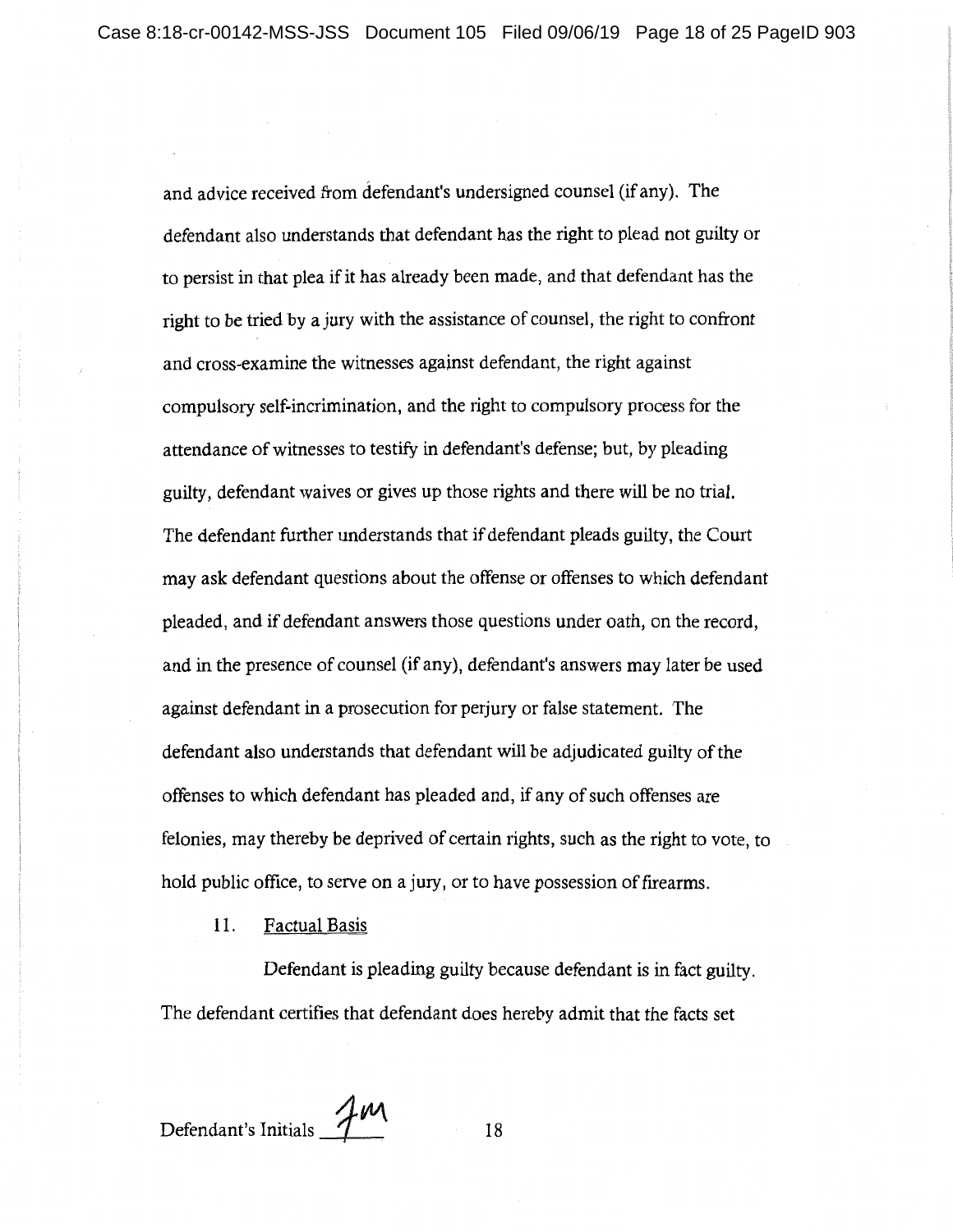forth below are true, and were this case to go to trial, the United States would be able to prove those specific facts and others beyond a reasonable doubt.

#### FACTS

Frank Vincent Monte ("Monte") and Kimberley Sue Anderson ("Anderson") were the co-owners, co-operators, and President and Vice President, respectively, of Centurion Holding, Inc. ("Centurion), a marketing firm based in Pasco County in the Middle District of Florida. Centurion employed sales representatives as independent contractors to market expensive compounded medications, including creams for pain and scars, among others, to beneficiaries of health care benefit programs, particularly TRICARE. The prescribers who wrote prescriptions for these compounded creams transmitted the prescriptions to Centurion, which then transmitted them LifeCare **L.C.**<br>the prescriptions to Centurion, which then transmitted them LifeCare Pharmacy to be filled.  $\mathcal{V}$  **1**  $\mathcal{V}$ 

LifeCare Pharmacy was a retail and compounding pharmacy located in Pinellas County in the Middle District of Florida co-owned and co-operated by Carlos Mazariegos and Benjamin Nundy. LifeCare Pharmacy produced compounded creams for scars, pain, and other ailments, among other things. LifeCare Pharmacy billed TRICARE and other health care benefit programs for these creams, each of which typically ranged in price from approximately \$900 to \$21,000 for a one-month supply.

Defendant's Initials 7 19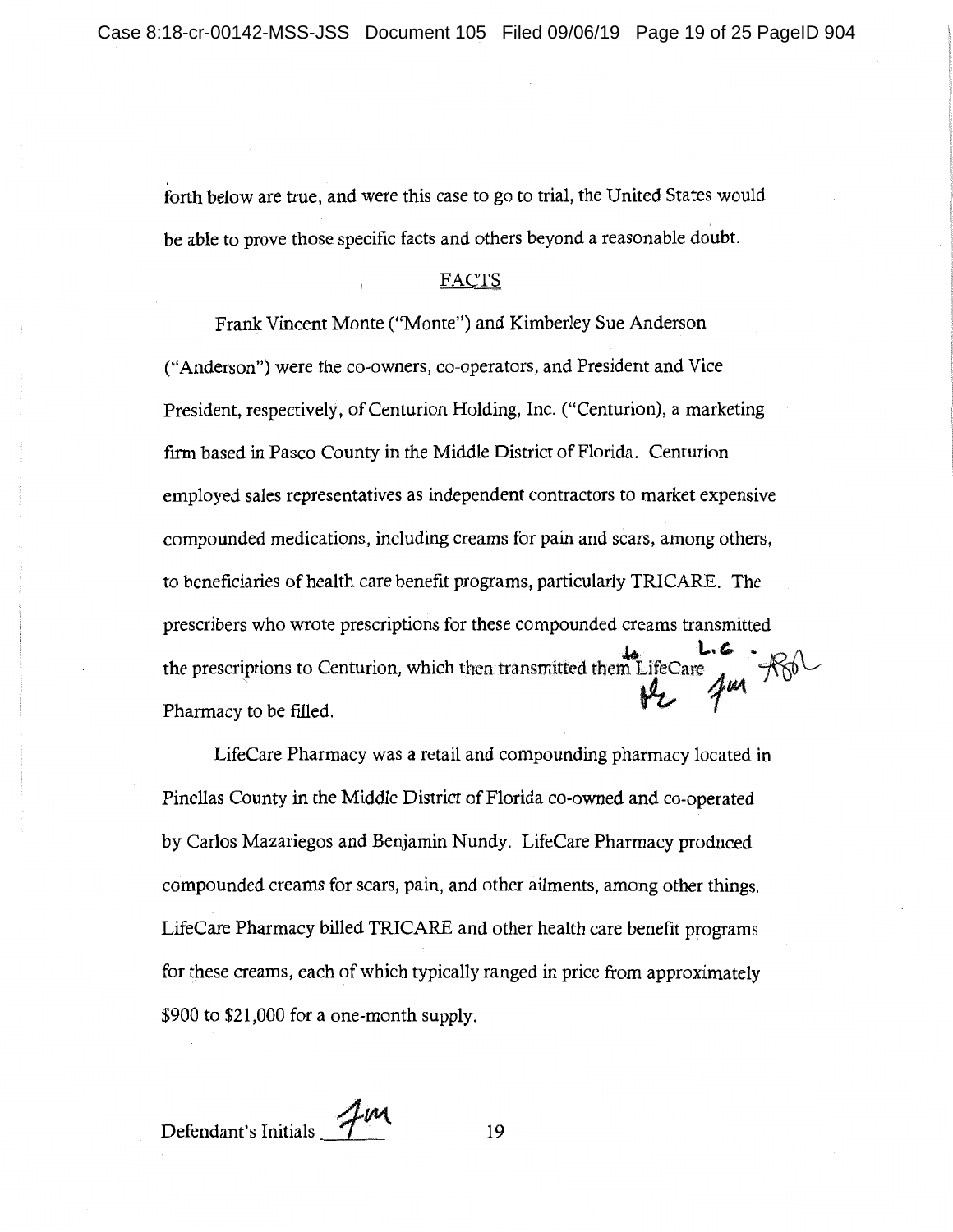TRICARE was a federal health insurance program, as defined in 18 U.S.C. § 24(b), and a federal health care program, as defined in 42 U.S.C. § 1320a-7b(f), which provided coverage for U.S. military members, retirees, and their family members.

Starting in or around May 2014, LifeCare Pharmacy entered into a marketing relationship with Centurion pursuant to which LifeCare Pharmacy paid Centurion approximately 50% of each claim paid by TRICARE, or other health care benefit program, minus expenses, for each prescription Centurion submitted to LifeCare Pharmacy to be filled. Centurion paid its sales representatives a percentage of the paid claims it received from LifeCare Pharmacy, which ranged from 15-30% of the total claim amount after expenses.

Anthony Baldizzi was a licensed medical doctor who resided and practiced medicine in the Middle District of Florida. As part of his practice, Dr. Baldizzi prescribed compounded creams to patients who were directed to fill these prescriptions at LifeCare Pharmacy. Many of these compounded creams were marketed by Centurion for whom Dr. Baldizzi served as an "in network" physician.

Starting in or around June 2014, and continuing through and including in or around November 2014, Frank Monte, Kimberley Anderson, Carlos

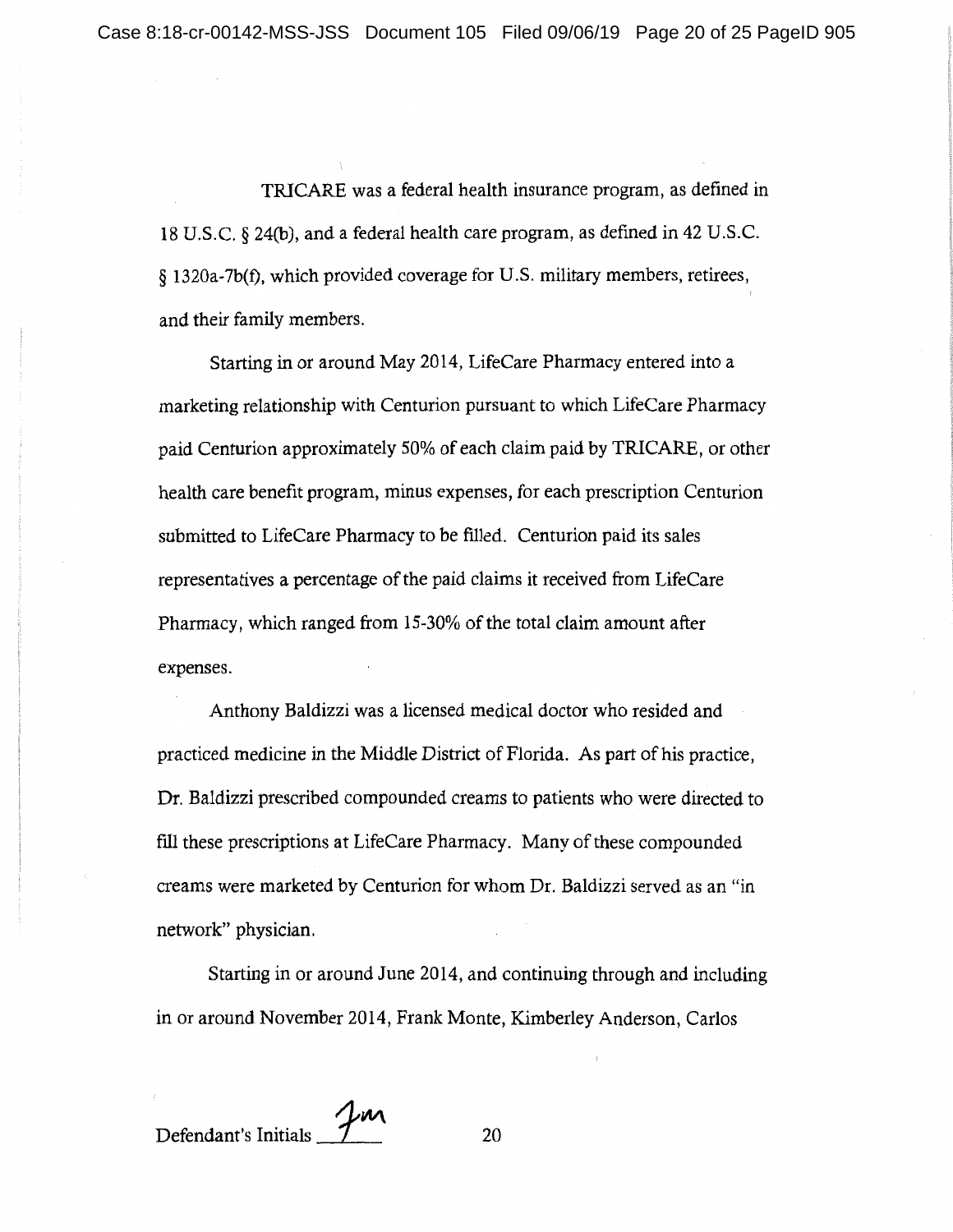Mazariegos, Benjamin Nundy, and Dr. Baldizzi knowingly and willfully agreed that, in exchange for paying pay kickbacks to Dr. Baldizzi equal to approximately 10% of the after-cost amount of each claim paid by TRICARE or other health care benefit programs, Baldizzi would write prescriptions for compounded medications filled by LifeCare for Centurion-recruited patients. The parties agreed that the cost of Dr. Baldizzi's kickbacks would be split evenly between Mazriegos and Nundy at LifeCare (5%) and Monte and Anderson at Centurion (5%). The conspirators also agreed that Mazariegos would facilitate the payments to Dr. Baldizzi on behalf of both parties by deducting Centurion's portion of the kickbacks (5%) from Centurion's percentage of the proceeds owed to it pursuant to the marketing contract between LifeCare and Centurion, and combining those funds with LifeCare's portion of the illegal kickbacks (5%) due to be paid to Dr. Baldizzi.  $\mu$  m R Mazariegos, acting on behalf of and at the duration of the conspirators, made cash payments and provided other things of value to Dr. Baldizzi as kickbacks for writing compounded creams prescriptions for Centurion-recruited patients, many of whom were TRICARE beneficiaries, which prescriptions were later filled at LifeCare.

Defendant's Initials **1** 21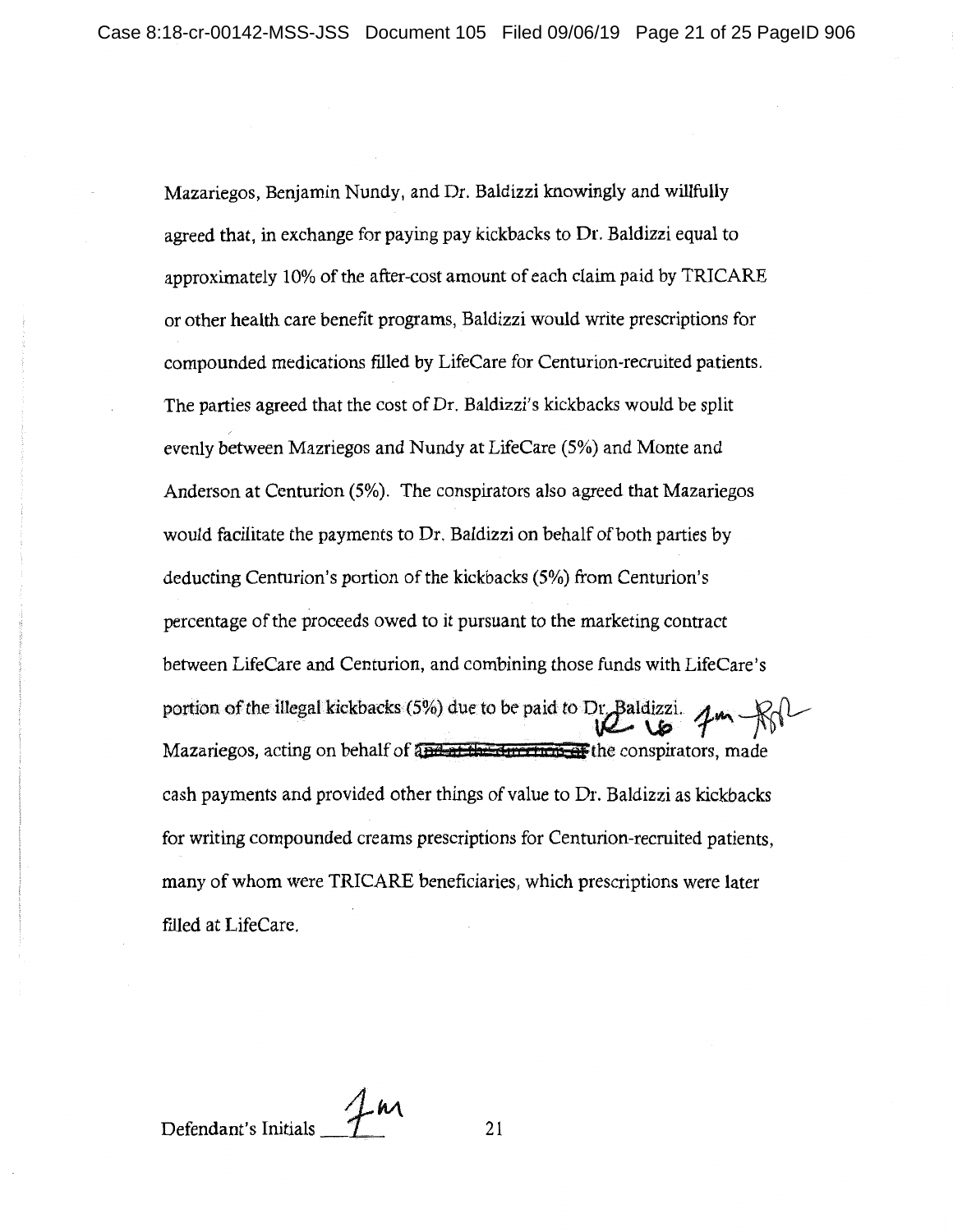For example, on or about September 28, 2014, Anderson emailed Monte and Mazariegos with the subject line "Payroll 09-30-14." The email contained the following:

10% of 331,153.20 = \$33,115.32 /  $2 = $16,557.66$ 

 $$1,502,386.60 - $16,557.66 =$  Centurion Check  $$1,484.828.94$ 

Based upon their agreement, the parties understood that for the last two weeks of September, LifeCare owed Centurion \$1,502,386.60 for Centurion's half of all paid claims for prescriptions filled at LifeCare for Centurion-recruited patients. Anderson calculated, and Monte and Mazariegos agreed, that of those claims, \$331,153.20 resulted from prescriptions written by Dr. Baldizzi, which required that 10%, or \$33,115.32, be kicked back to the doctor. Anderson and Monte instructed that Mazariegos deduct their half of the kickback owed to Baldizzi, or \$16,557.66, from the total profits owed to Centurion. On or about September 30, 2014, pursuant to their agreement, LifeCare pharmacy wired \$1,484,828.94 to Centurion's Grow Financial bank account ending in -3963, over which Monte and Anderson had signature authority.

During the pendency of the conspiracy, and for purposes of determining the U.S. Sentencing Guidelines, Baldizzi wrote prescriptions for compounded creams and the conspirators caused the submission of claims for these creams

Defendant's Initials  $\mathcal{L}$  22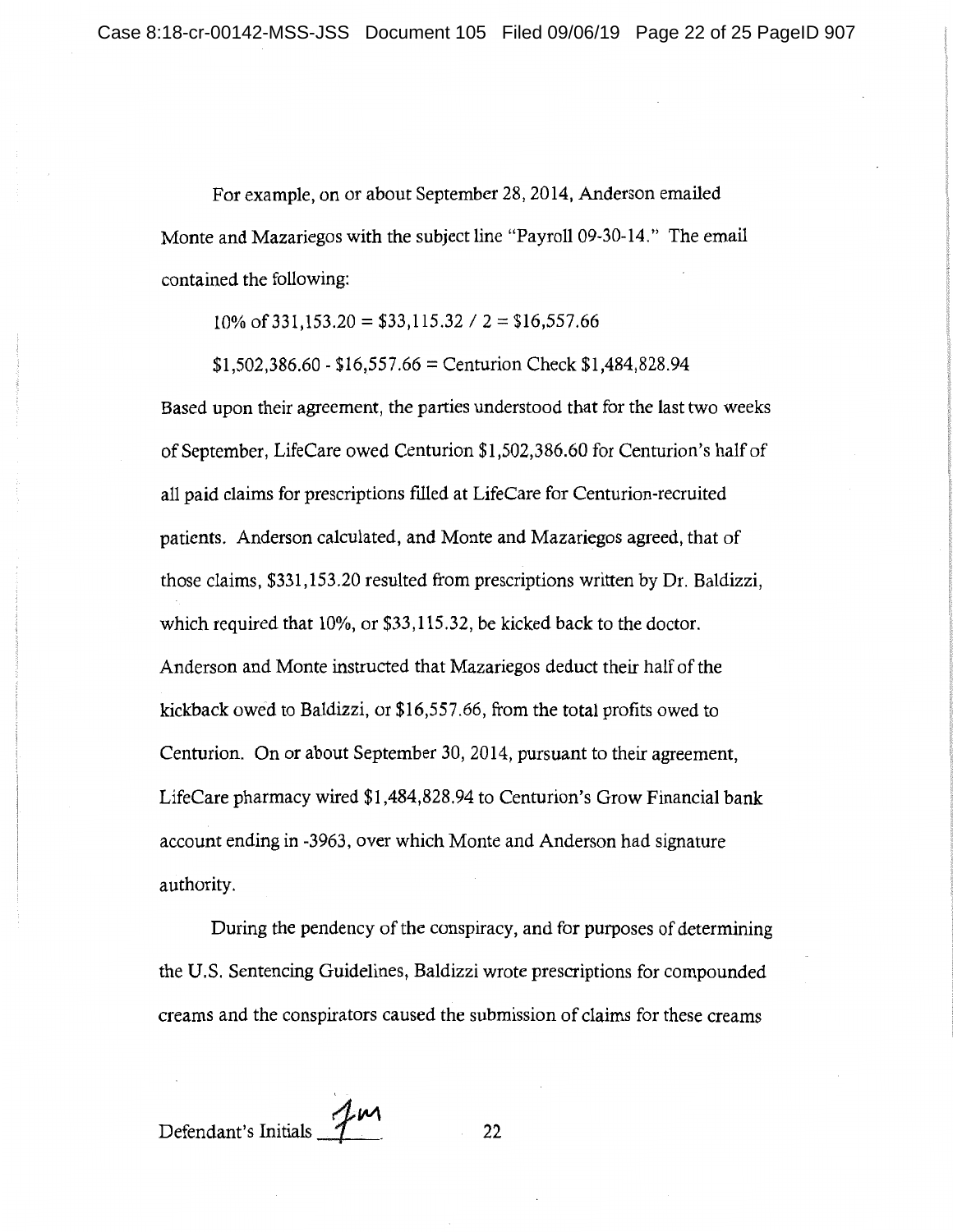:t&(OKM'\c,¢'(v.., to TRI CARE, which resulted in TRI CARE paying LifeCareH **:tb.a:n** ' \$4,407,707.04. The profit to LifeCare for these creams was approximately \$4,019,894.78. A substantial portion of these claims resulted from TRICARE patients recruited by Centurion. Pursuant to the agreement of the parties, LifeCare received 45% of the profits, Centurion expected to receive 45% of the profits, and Baldizzi was promised 10% of the profits. The 10% kickback promised to Dr. Baldizzi was to be split evenly between the owners of LifeCare and the owners of the Centurion, Monte and Anderson. Monte and Anderson's portion of the promised kickbacks to Baldizzi as a result of these claims was more than \$250,000 but less than \$267,000.

During the course of the conspiracy, using proceeds he personally obtained from the scheme as well as proceeds obtained by and through Centurion, Monte funded bank accounts and purchased assets for his own use and other nominees and donees, including, but not limited to, the following:

- a. Approximately \$8,730.50 in funds seized from JPMorgan Chase Account Number 653683990, held in the name of Centurion Holding, Inc.;
- b. 2009 Bentley Continental GT, VIN: SCBCR 73W69C059631;
- c. 2012 Lamborghini Aventador LP 700-4, VIN: ZHWUC1ZD6CLA00926, titled to Frank Vincent Monte;

Defendant's Initials 7 (23)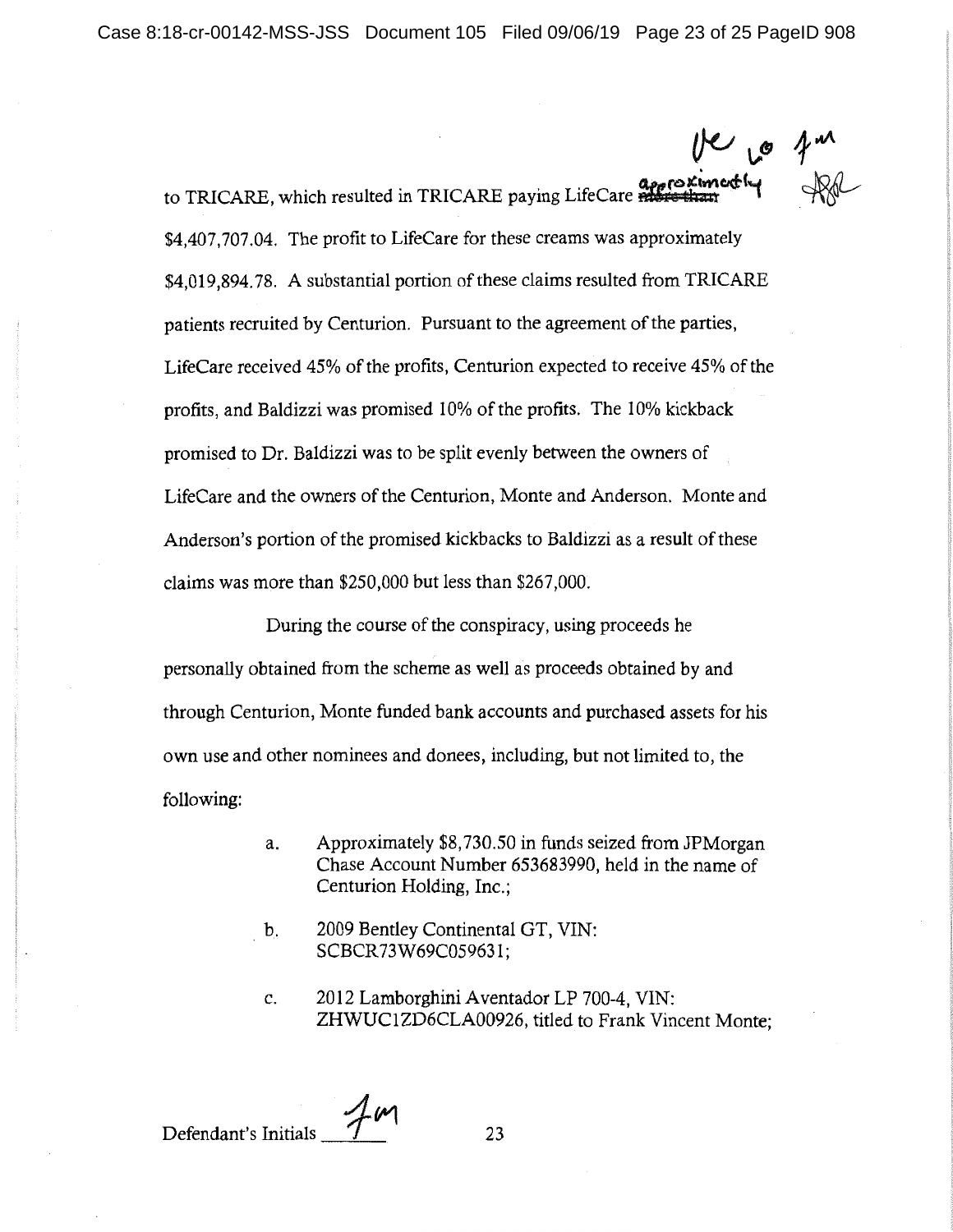- d. 2012 Itasca Motor Home, VIN: 4UZFCUCY4BCBH2022, titled to Frank Vincent Monte;
- e. 2011 Mercedes-Benz SLS AMG, VIN: WDDRJ7HAXBA003145, titled to Frank Vincent Monte
- f. 2014 Maserati, VIN: ZAM45VLAXE0122209, titled to Centurion Holding, Inc., and Frank Vincent Monte;
- g. 2005 Ford GT, VIN: 1FAFP90SX5Y400075, titled to Frank Monte;
- h. 2012 Fisker Karma, VIN: YH4K16AA1CA000190, purchased in 2013 by Frank Monte through his business, Centurion Holdings, Inc.; and
- i. The real property, attachments thereto, and appurtenances thereon, located at: 8147 Swiss Chard Circle, Land 0 Lakes, FL 34637.

Defendant's Initials 7 24